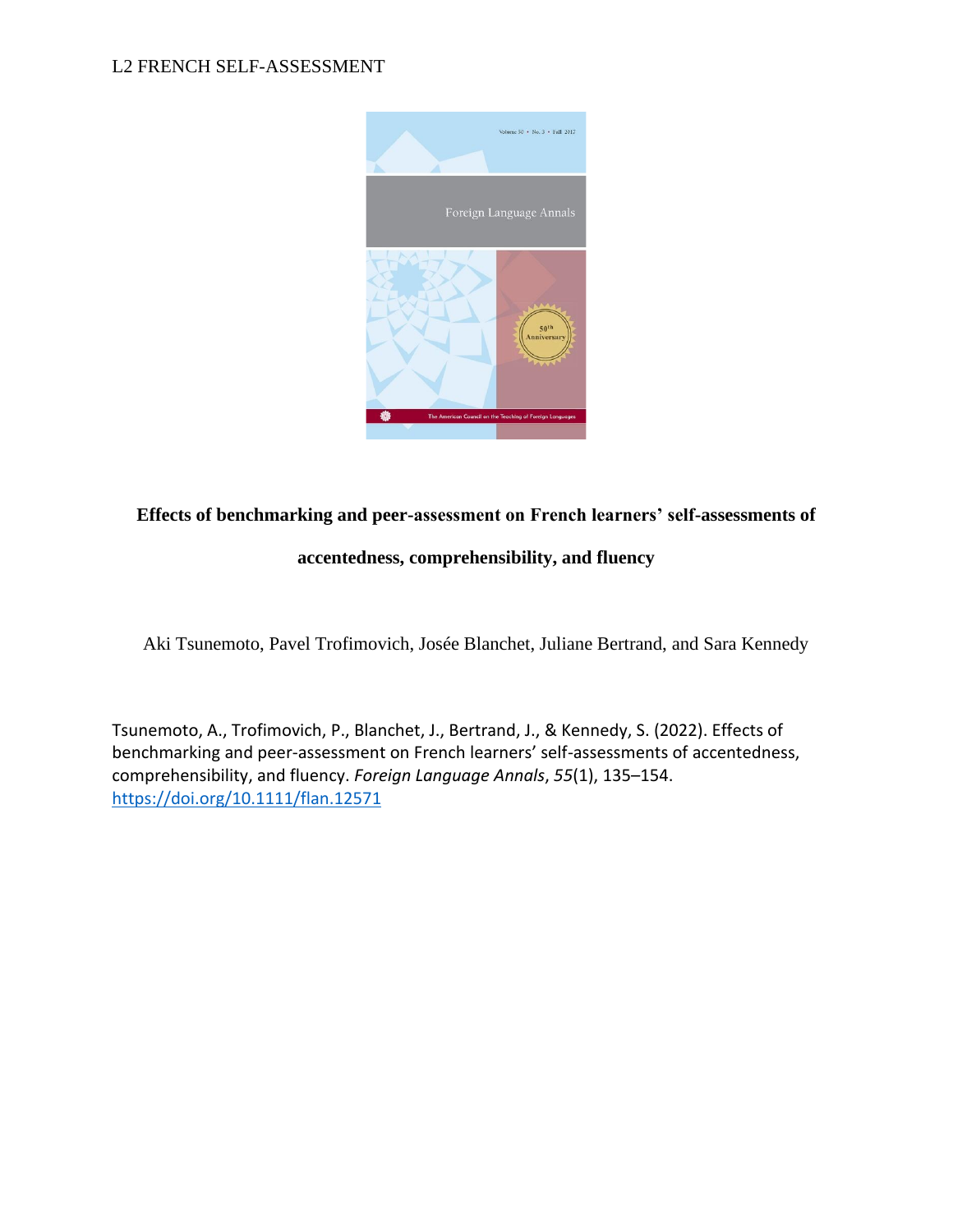## **Abstract**

This study examined the effect of benchmarking and peer-assessment activities on second language (L2) French learners' self-assessments of accentedness, comprehensibility, and fluency. The learners, who included 25 L2 French students enrolled in a 15-week university-level French course, recorded two oral presentations at the beginning and the end of the course and selfassessed their accentedness, comprehensibility, and fluency four times. In addition to regular course instruction, the treatment group also engaged in benchmarking (discussing and applying pre-established evaluation criteria) and peer-assessment (evaluating peers' speaking performances). The students' self-assessments were compared with ratings of accentedness, comprehensibility, and fluency by 10 native-speaking French raters. At the end of the course (i.e., for the second oral presentation), the treatment group showed greater alignment in selfassessment of comprehensibility than the comparison group, relative to the external raters' assessments. Results highlight the value of assessment-focused activities targeting L2 learners' awareness of pronunciation.

**Keywords:** self-assessment; L2 French; pronunciation; comprehensibility; university teachers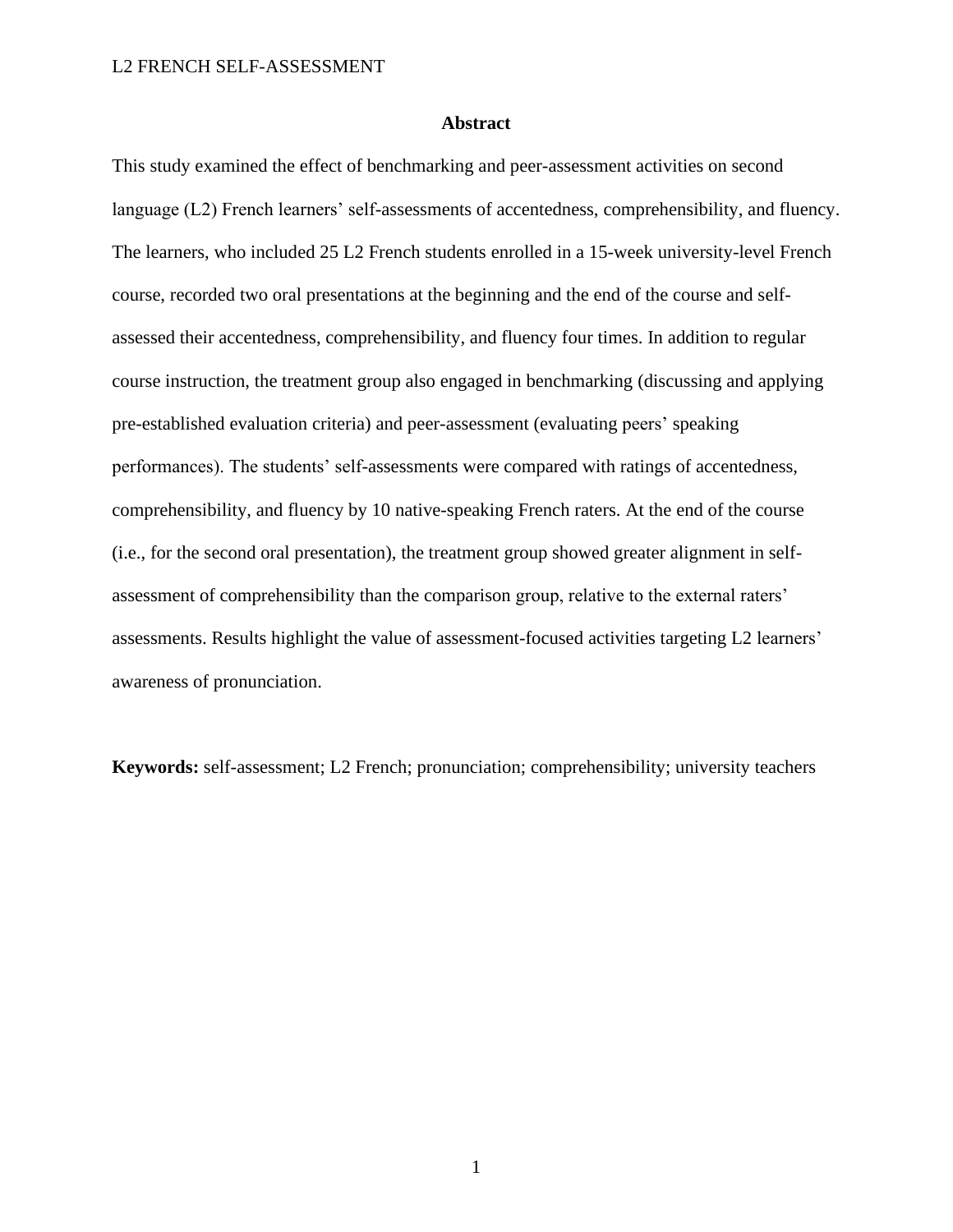# **The Challenge**

Accurate self-assessment is a key skill characterizing self-regulated, autonomous language students. However, many students find it particularly challenging to self-assess their second language pronunciation. What activities can second language teachers of French implement to help their students become accurate at evaluating how accented, comprehensible, and fluent they are in French?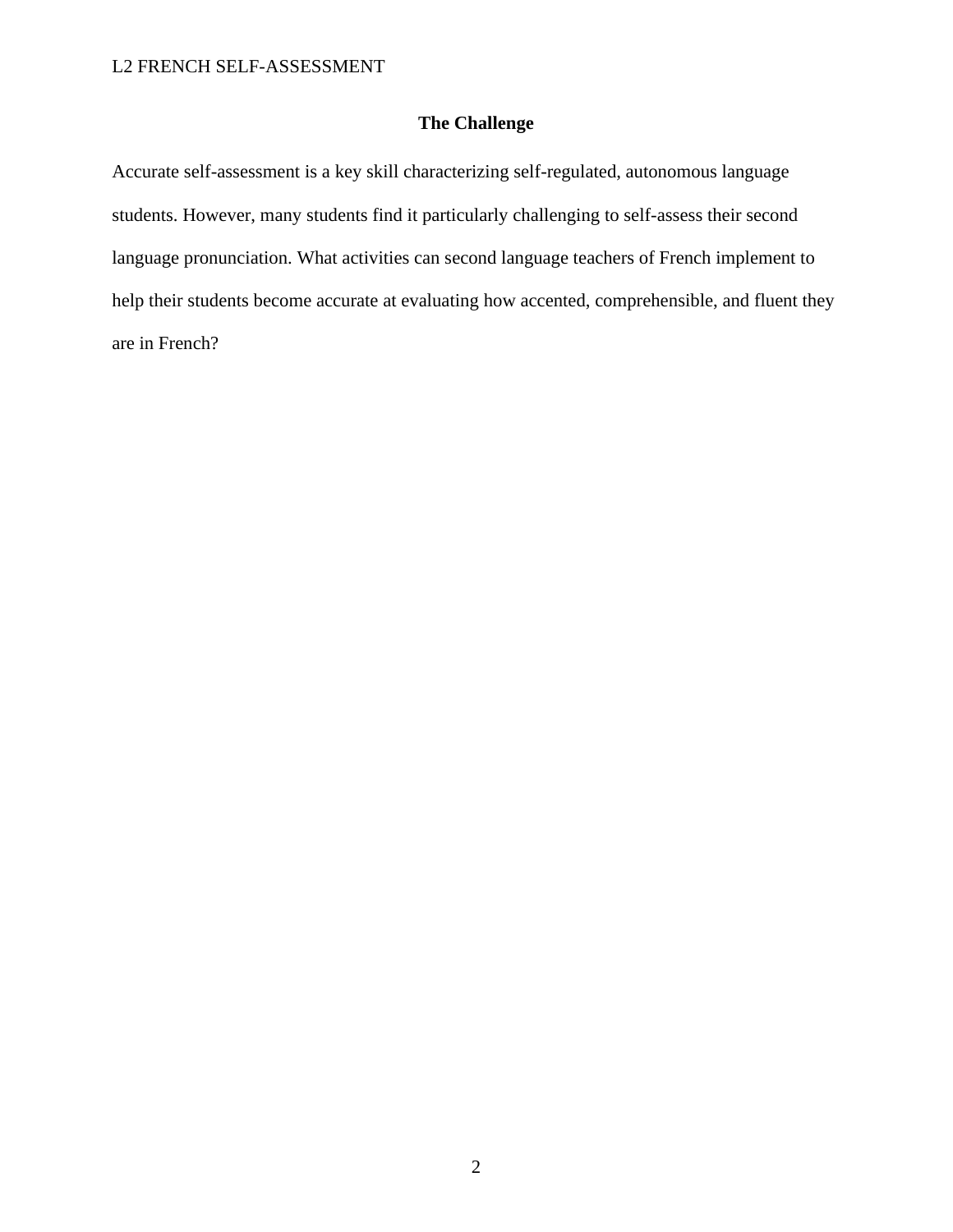# **Effects of Benchmarking and Peer-Assessment on French Learners' Self-Assessments of Accentedness, Comprehensibility, and Fluency**

# **Introduction**

Self-assessment—the metacognitive skill of evaluating one's own performance—has become a popular topic with researchers and practitioners in second language (L2) teaching and learning (Li & Zhang, 2021). Featured in educational policy statements (Butler & Lee, 2010) and included in formative and achievement tests (ACTFL, 2012; Babaii et al., 2016; Hung, 2019), self-assessment is considered central to learners' autonomy. Learners who can accurately evaluate their language skills can relate their performance to instruction (Chen, 2008; Peirce et al., 1993), which ideally promotes instruction-relevant behaviors, such as seeking additional language practice and continuing with language study.

However, compared to self-assessment in other language skills (Denies & Janssen, 2016; Matsuno, 2009; Suzuki, 2015), self-assessment in L2 pronunciation has received relatively little attention. Accurate self-assessment in pronunciation is particularly important because teachers often lack time, resources, and training to provide pronunciation-specific instruction (Georgiou, 2019; Murphy, 2014). Unlike other skills, such as listening and reading (Li & Zhang, 2021), pronunciation is also difficult for learners to self-assess, especially when it comes to its global dimensions (Trofimovich et al., 2016), including accentedness (how closely the learner approximates the target language variety), comprehensibility (how easy the learner is to understand), and fluency (how fluid the learner's speech sounds). Learners generally have little awareness of their own challenges, unable to articulate what makes their speech accented, difficult to understand, or disfluent (Derwing, 2003; Strachan et al., 2019).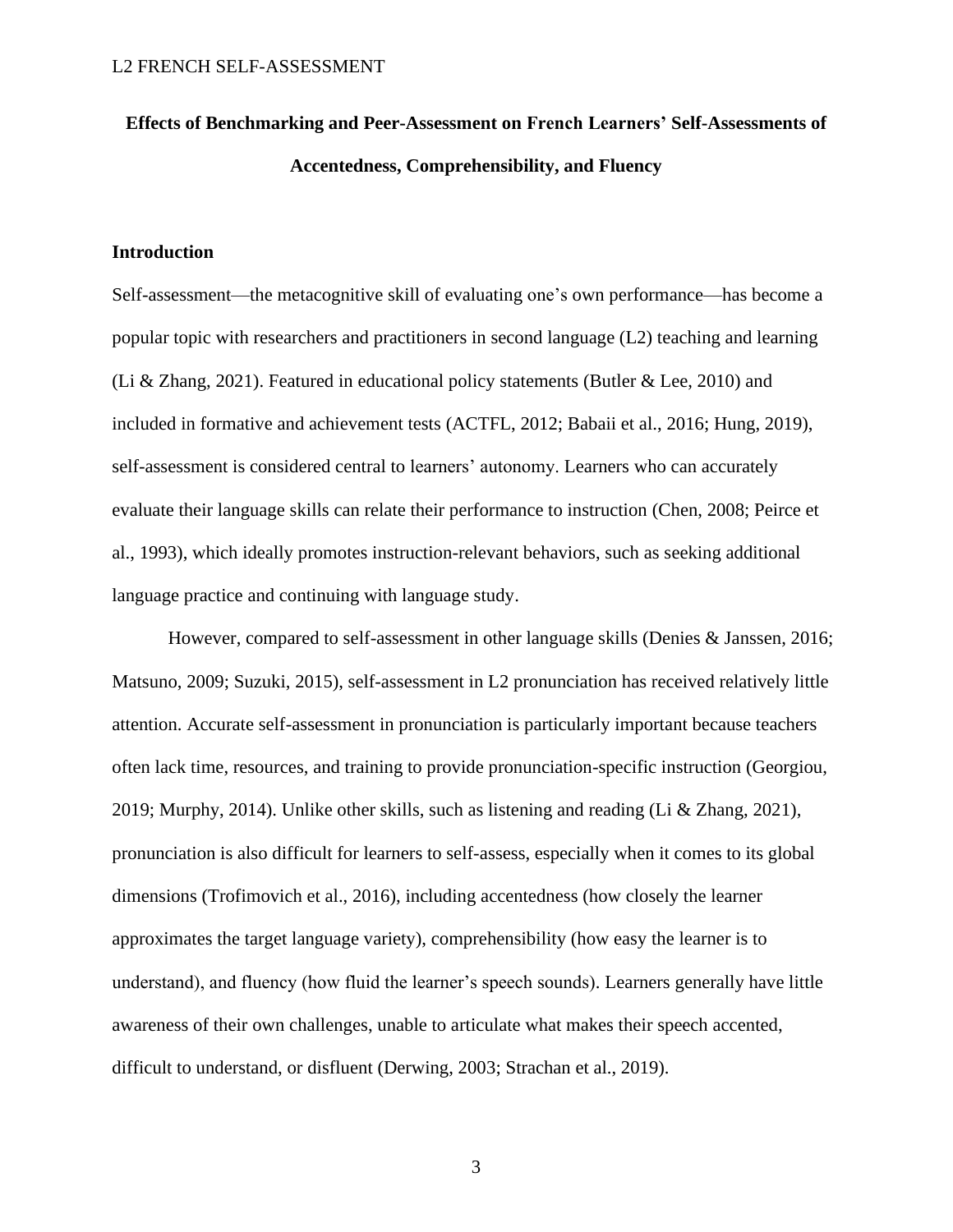One notable absence in prior work is research examining the effectiveness of pedagogical interventions targeting L2 learners' self-assessment. Familiarizing learners with assessment criteria and engaging them in peer-assessment appear beneficial for self-assessment (Babaii et al., 2016; Chen, 2008). However, this work has largely targeted only specific aspects of pronunciation, such as segmental errors, rather than the global dimensions of accentedness, comprehensibility, and fluency that are central to how interlocutors assess L2 learners (Derwing & Munro, 2015). In addition, most prior work has included short-term interventions, often conducted outside language instruction, and has disproportionately targeted L2 English, with only a handful of studies focusing on other languages. Therefore, in this 15-week classroombased study, we examined the effectiveness of benchmarking and peer-assessment as pedagogical activities aimed at improving the accuracy of L2 French learners' self-assessment of accentedness, comprehensibility, and fluency.

# **Background Literature**

#### *Self-Assessment and L2 (French) Pronunciation*

Prior work in languages other than French (mostly English) has shown that L2 learners' self-assessment in speaking tasks often deviates greatly from teachers' evaluations of the same tasks (Lee & Chang, 2005; Patri, 2002). However, training in self-reflection and self-assessment appears to lead to more convergence between learners' self-assessments and teachers' evaluations (Babaii et al., 2016; Chen, 2008; see also Meritan & Mroz, 2019). Similarly, repeated self-assessment seems to impact learners' language performance positively, such that those who self-assess their speech over time improve in various dimensions of speech, including fluency, pronunciation, and connected speech processes (de Saint Leger, 2009; Kissling & O'Donnell, 2015), likely through increased awareness of these dimensions (for empirical work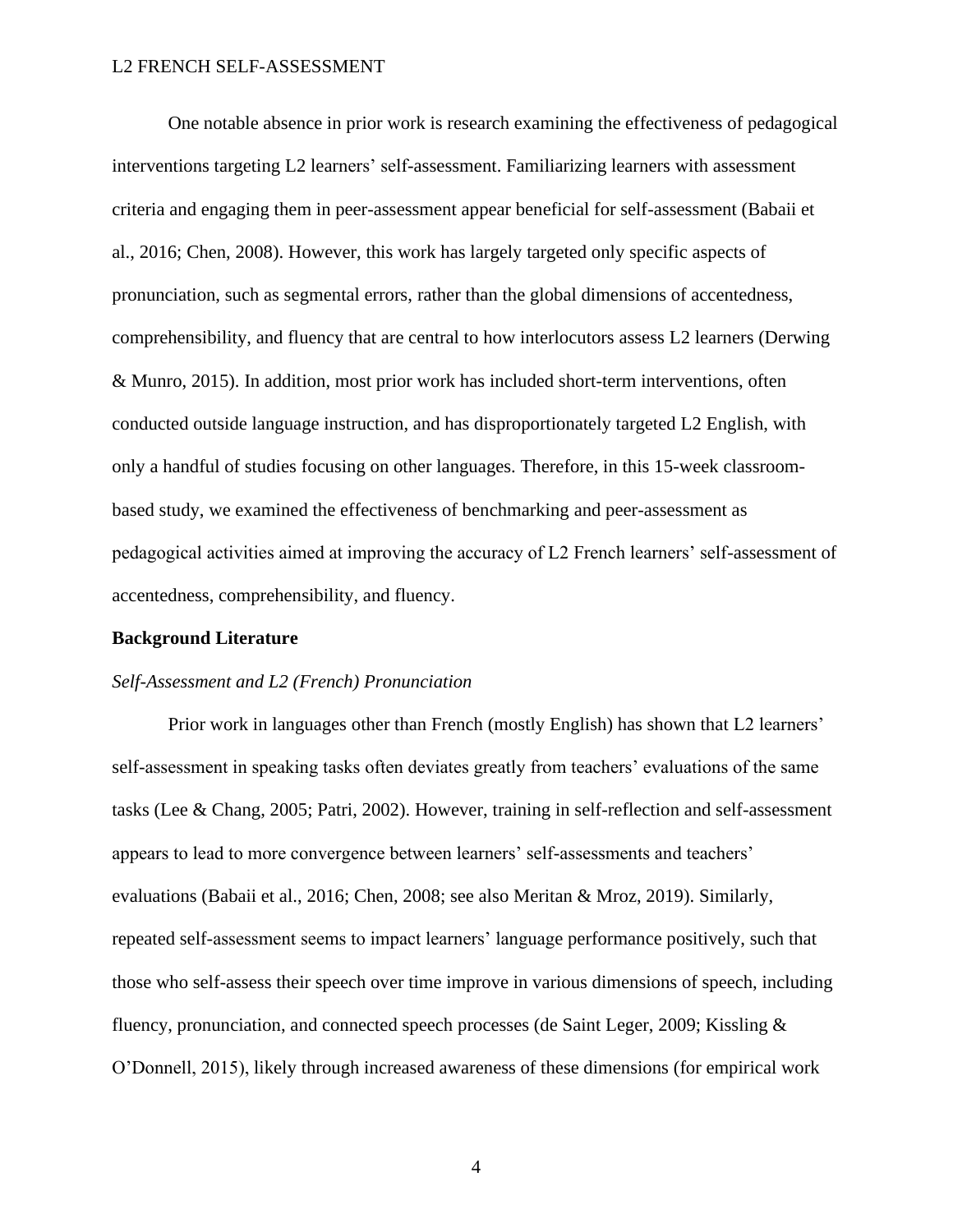linking L2 learners' pronunciation development to measures of self-reflection and awareness, see Meritan, 2020; Meritan & Mroz, 2019; Sturm, 2013, 2019).

Emerging evidence from L2 French similarly suggests that instruction impacts learners' self-assessment positively. For example, Dolosic et al. (2016) reported greater alignment in selfassessment for learners enrolled in a 4-week intensive summer language program. Early in the program, there was no association between measures of learners' speaking (e.g., articulation rate) and their self-assessments (Can-Do statements targeting everyday tasks in French). However, by the program's end, such associations emerged, likely because learners developed awareness of at least some aspects of their speaking performance. Similarly, L2 French learners receiving phonetic training in a French pronunciation course revealed moderate-to-strong correlations between their self-assessments in a read-aloud task and the evaluations of the same task by two expert raters (Lappin-Fortin & Rye, 2014). Although learners' self-assessment did not fully align with external ratings, post-instruction self-assessments were more aligned than pre-instruction self-assessments for several specific pronunciation targets (e.g., liaisons, silent *e*).

# *Self-Assessment of Global Dimensions of Pronunciation*

While it is reassuring to know that L2 learners' self-assessments of specific aspects of pronunciation might align with external evaluations, there appears to be low agreement between learners' self-assessments and external evaluations of global dimensions of L2 speech, such as accentedness, comprehensibility, and fluency. Accentedness has most recently been defined as "[t]he extent of differences perceived by speakers of one linguistic variety when listening to speakers of other varieties" (Derwing & Munro, 2015, p. 175) whereas comprehensibility refers to "[t]he degree of effort required by a listener to understand an utterance" (Derwing & Munro, 2015, p. 176). Many researchers and teachers have been promoting intelligible, comprehensible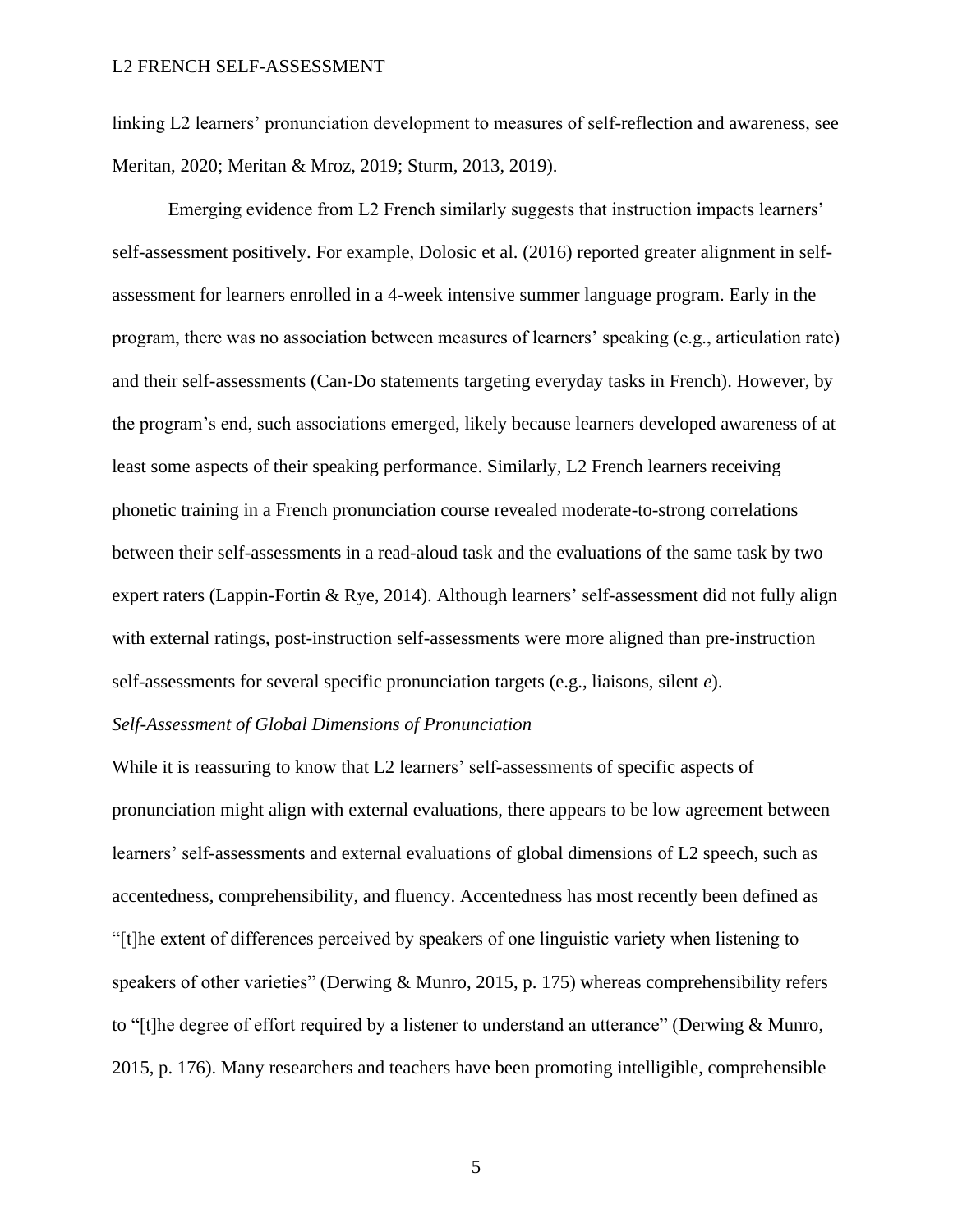L2 speech as the main goal of L2 teaching and learning (e.g., Levis, 2020), which is contrasted with a focus on non-accented performance whereby L2 learners could pass for native speakers of the target language variety. When it comes to L2 speech that is clearly understandable to the listener, intelligibility is by far the more informative dimension (as it captures the extent to which listeners actually understand L2 speech); however, comprehensibility is a useful alternative, in that it is an intuitive, reliable, and easy-to-use scalar measure of understanding (Kennedy  $\&$ Trofimovich, 2019; Nagle, 2019). Nevertheless, many L2 speakers (and their teachers) aspire to reach non-accented, nativelike pronunciation (Derwing, 2003; Inceoglu, 2019), which means that accentedness is also a key dimension relevant to learners and their teachers, even though L2 instruction might be communicative in nature and it might focus on the attainment of intelligible, comprehensible L2 speech. Finally, the dimension of fluency, which captures "[t]he degree to which speech flows easily without pauses and other dysfluency markers such as false starts" (Derwing & Munro, 2015, p. 177), is an important component of L2 speech because it contributes to listener engagement (Derwing et al., 2004). Often targeted in high- and low-stakes assessments (Derwing & Munro, 2015), accentedness, comprehensibility, and fluency thus capture the essential global aspects of L2 learners' pronunciation performance.

To date, only a handful of studies have focused on learners' self-assessment of global dimensions of L2 speech, and such studies have revealed discrepancies between self- and otherassessments. For example, Mitterer et al. (2020) investigated L2 speakers' bias in rating their own versus fellow L2 speakers' accentedness. In this study, 24 female learners of L2 English consistently rated their own productions, which were acoustically altered to sound like male speakers, as being less accented than the productions of other (male-sounding) learners, without realizing that the preferred voice actually belonged to them. Put differently, these L2 speakers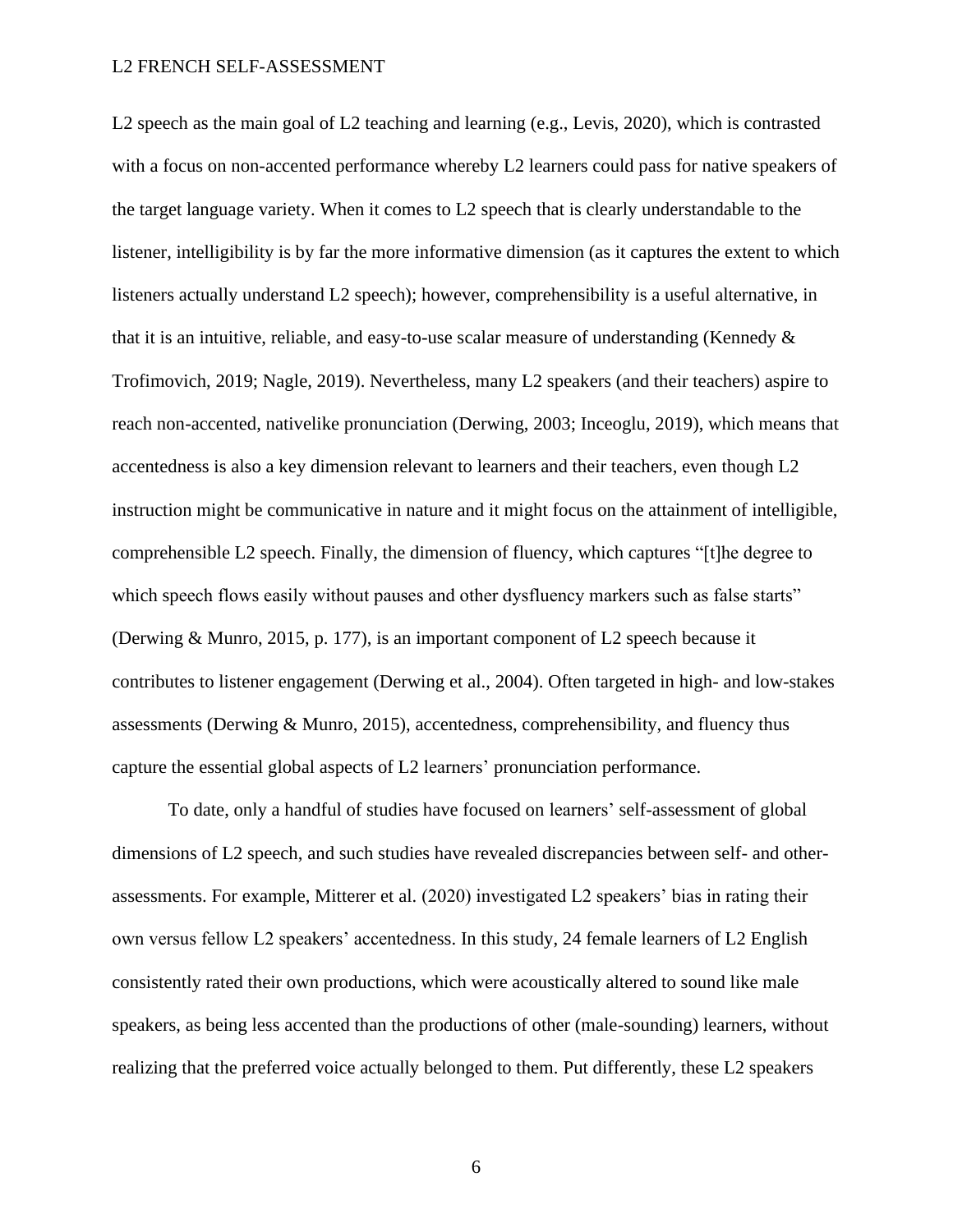overestimated their own accent (judging themselves as less accented), relative to the assessments by fellow learners. In another L2 English study, Trofimovich et al. (2016) examined how closely learners' judgments of accentedness and comprehensibility matched the evaluations by external raters. Correlational analyses across 134 university-level L2 speakers revealed no meaningful associations between self- and other-assessments for accentedness and only a weak relationship for comprehensibility, implying that even high-level L2 speakers have difficulty understanding how accented and comprehensible they sound to external listeners. Similarly, Préfontaine (2013) found only a moderate relationship between self- and other-assessments of fluency for 40 learners of L2 French in a university immersion context, again suggesting that learners' own fluency judgments do not align with the evaluations by expert raters. Thus, accentedness, comprehensibility, and fluency, with multiple linguistic cues (e.g., individual sounds, prosody, pausing, speech rate, lexical sophistication) contributing to each dimension (S. Suzuki & Kormos, 2020; Trofimovich & Isaacs, 2012), might be particularly complex for learners to selfassess in the absence of targeted instruction.

# *Instructional Interventions Targeting Self-Assessment*

Although repeated self-assessment, especially paired with instruction focusing on specific aspects of pronunciation, might enhance L2 learners' self-assessment accuracy (Dolosic et al., 2016; Kissling & O'Donnell, 2015; Lappin-Fortin & Rye, 2014), accurate self-assessment of global dimensions of L2 pronunciation might crucially depend on targeted interventions. Two relevant interventions attested across educational psychology and language assessment are benchmarking and peer-assessment (Dunning et al., 2004; Elder et al., 2007; Peirce et al., 1993). Benchmarking refers to pedagogical activities where teachers provide learners with exemplars of work demonstrating a range of performance levels (low to high) so that learners first engage in a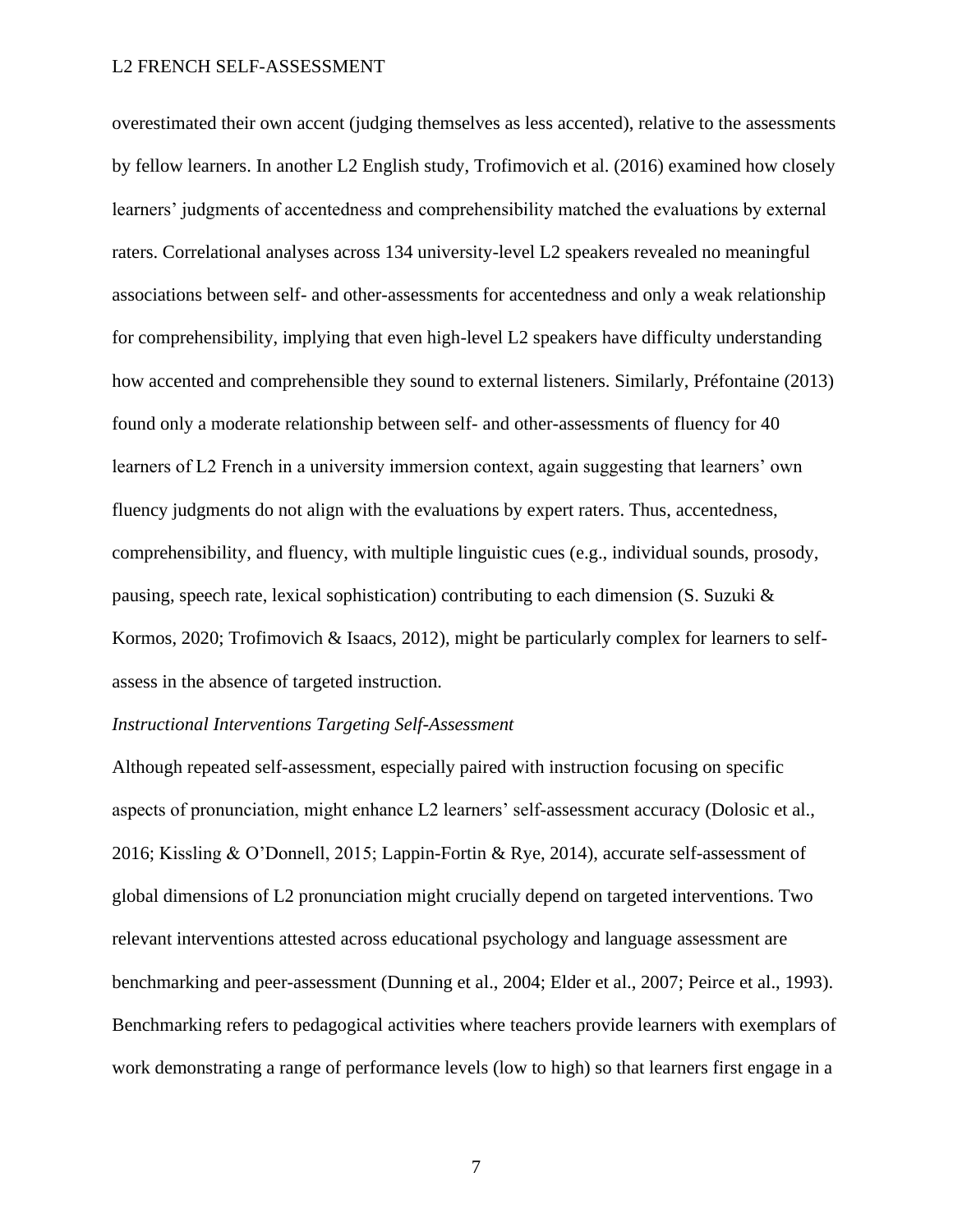discussion of possible assessment standards and criteria (which are either generated by learners themselves or are provided for discussion by the teacher) and then practice using these preestablished standards and criteria in their own assessments (Hendry et al., 2009). For instance, Babaii et al. (2016) showed that setting performance benchmarks for learners and sharing rating criteria with them led to improved alignment in self- and other-assessment. In that study, the instructor developed rating criteria for various dimensions of speaking (e.g., fluency, grammar, vocabulary, confidence, organization). After learners practiced using these criteria and assessed three sample presentations, they self-assessed their own speaking performances, demonstrating greater alignment between their own and external raters' evaluations.

Peer-assessment, which refers to the practice of learners assessing the performances of fellow L2 speakers, contributes to learners' "greater understanding of the nature and process of assessment" (Hansen Edwards, 2013, p. 734). Arguably, peer-assessment enables learners to make critical comparisons between peers' performances and the target model (Topping, 1998), enhancing their understanding of performance benchmarks. For example, working with L2 English university learners in a Taiwanese university, Chen (2008) had L2 learners evaluate their own and their peers' oral presentations for content, language, delivery, and manner. At first, learners' self-assessments diverged from teacher-assessments. However, after engaging in repeated peer-assessment and receiving feedback from peers and the teacher over time, learners narrowed the gap between their self-assessments and teacher's evaluations of their performances. Thus, both benchmarking and peer-assessment appear beneficial in helping L2 learners internalize assessment standards and consider their performance in relation to that of peers.

# **The Present Study**

Although there is a growing body of work focusing on promoting L2 learners' self-assessment in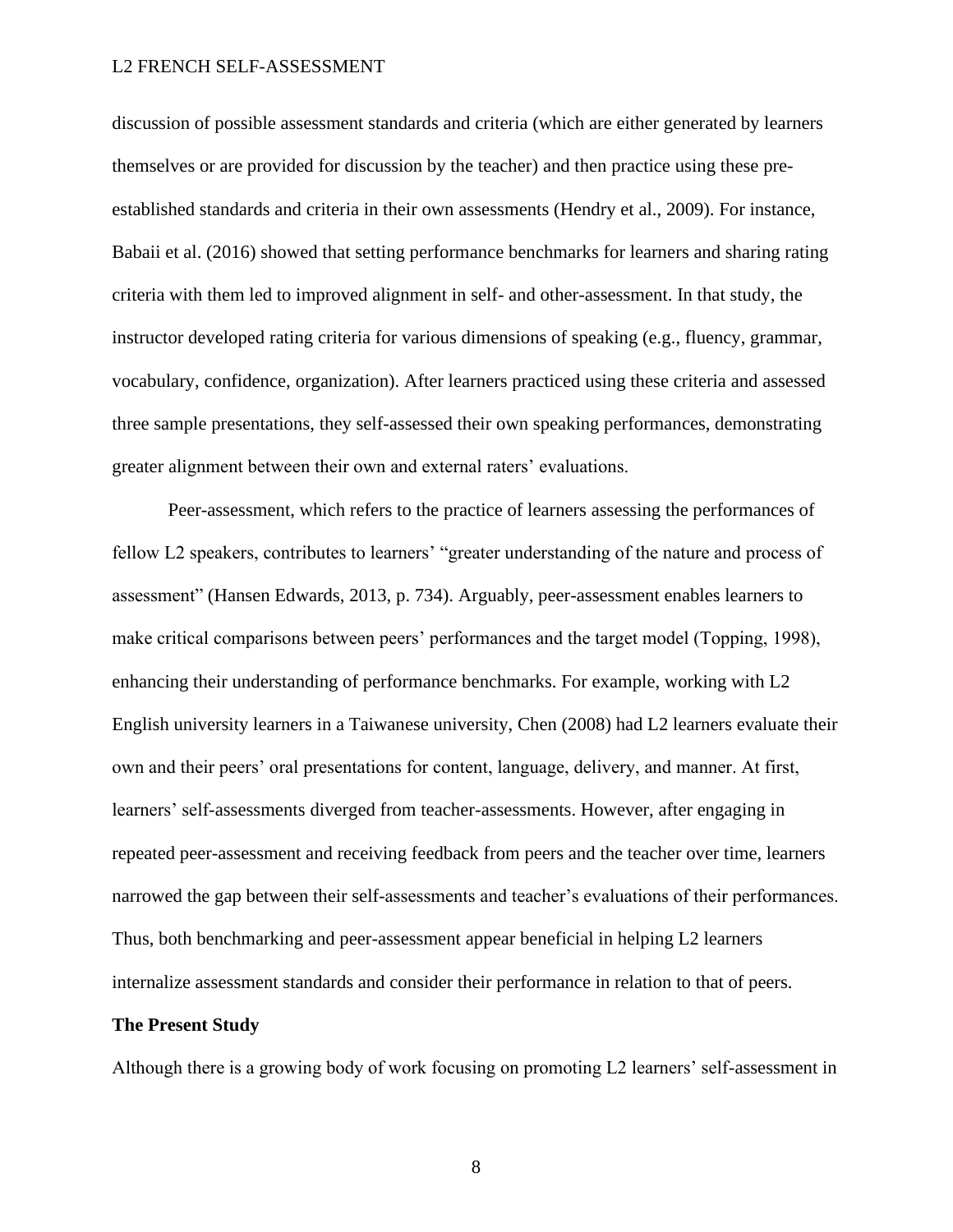L2 pronunciation, most past research has targeted learners of L2 English, generally in crosssectional (one-shot) designs (Mitterer et al., 2020; Trofimovich et al., 2016). The few longitudinal studies conducted in L2 French are promising, in that they suggest that instruction positively shapes self-assessment accuracy. Nevertheless, these findings remain tentative, because learners in these studies evaluated their speech using general Can-Do statements, rather than pronunciation-specific criteria (Dolosic et al., 2016), or used different self-assessment rubrics pre- and post-instruction (Lappin-Fortin & Rye, 2014), making comparisons difficult. Moreover, there are presently few investigations of specific instructional interventions targeting self-assessment, and those that exist often deal with L2 speaking, not pronunciation, mostly in L2 English (Babaii et al., 2016; Chen, 2008). This work also has methodological limitations, such as the absence of comparison groups, which makes it hard to attribute improved selfassessment accuracy to a specific intervention rather than instruction more generally. Finally, to the best of our knowledge, there is no work centering on three global dimensions of pronunciation—accentedness, comprehensibility, and fluency—through targeted self-assessment interventions. As discussed previously, these global dimensions are critical to the impressions that L2 learners make on their interlocutors (e.g., how accented or fluent learners sound or how difficult they are to understand). These dimensions are also important to learners themselves, as many learners wish to speak fluently, comprehensibly, and with little foreign accent (Derwing, 2003; Inceoglu, 2019). Therefore, in the present study, we examined the effects of two pedagogical interventions––benchmarking and peer-assessment––on the extent to which learners' self-assessment of L2 French accentedness, comprehensibility, and fluency align with assessment by external raters. We targeted L2 French learners enrolled in a 15-week French oral communication course at a French-medium university, where learners in the treatment group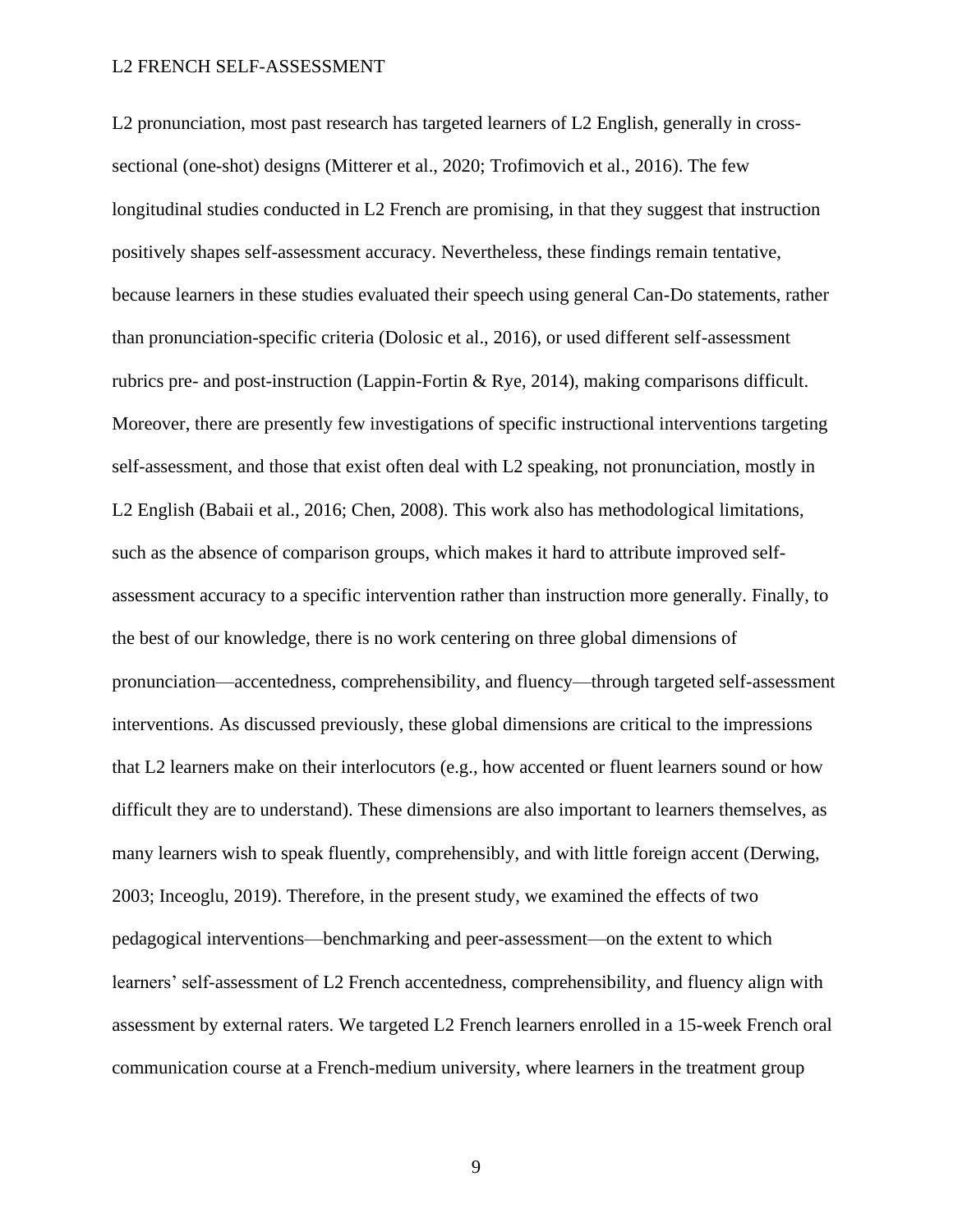were exposed to benchmarking and peer-assessment activities, in addition to regular instruction, whereas those in the comparison group engaged in regular instruction only. This study was guided by the following research question: To what extent do benchmarking and peer-assessment activities impact L2 French learners' self-assessment of accentedness, comprehensibility, and fluency, relative to evaluations by external raters?

# **Method**

# *Students*

The initial participant sample included 45 L2 French adult students from two intermediate-level sections of a listening and speaking course at a French-medium university in Quebec, Canada. Because of data attrition during the 15-week term, from cases when individual students were absent during one or more of the five data collection events or missed one or more classes featuring benchmarking or peer-assessment activities (see below), we retained only the data for the 25 students who provided all the datapoints in this data-heavy project. Thus, the final dataset, which included 15 students in the treatment group and 10 students in the comparison group, was the strongest possible, allowing direct comparisons of the same students' performances. The students, whose background characteristics are summarized in Table 1, represented nine different ethnolinguistic groups, the largest being Spanish (9), Mandarin (4), Arabic (2), and Persian (2). In terms of their L2 French skills, all students were considered intermediate to advanced in proficiency because they either scored at a lower C1 level on the language program's in-house test prior to enrolling in the target course or had passed a previous French language course at a B2 level. Independent-samples *t* tests comparing the students' background characteristics across the two groups (see Table 1) revealed no statistically significant differences,  $t < -1.27$ ,  $p > .218$ .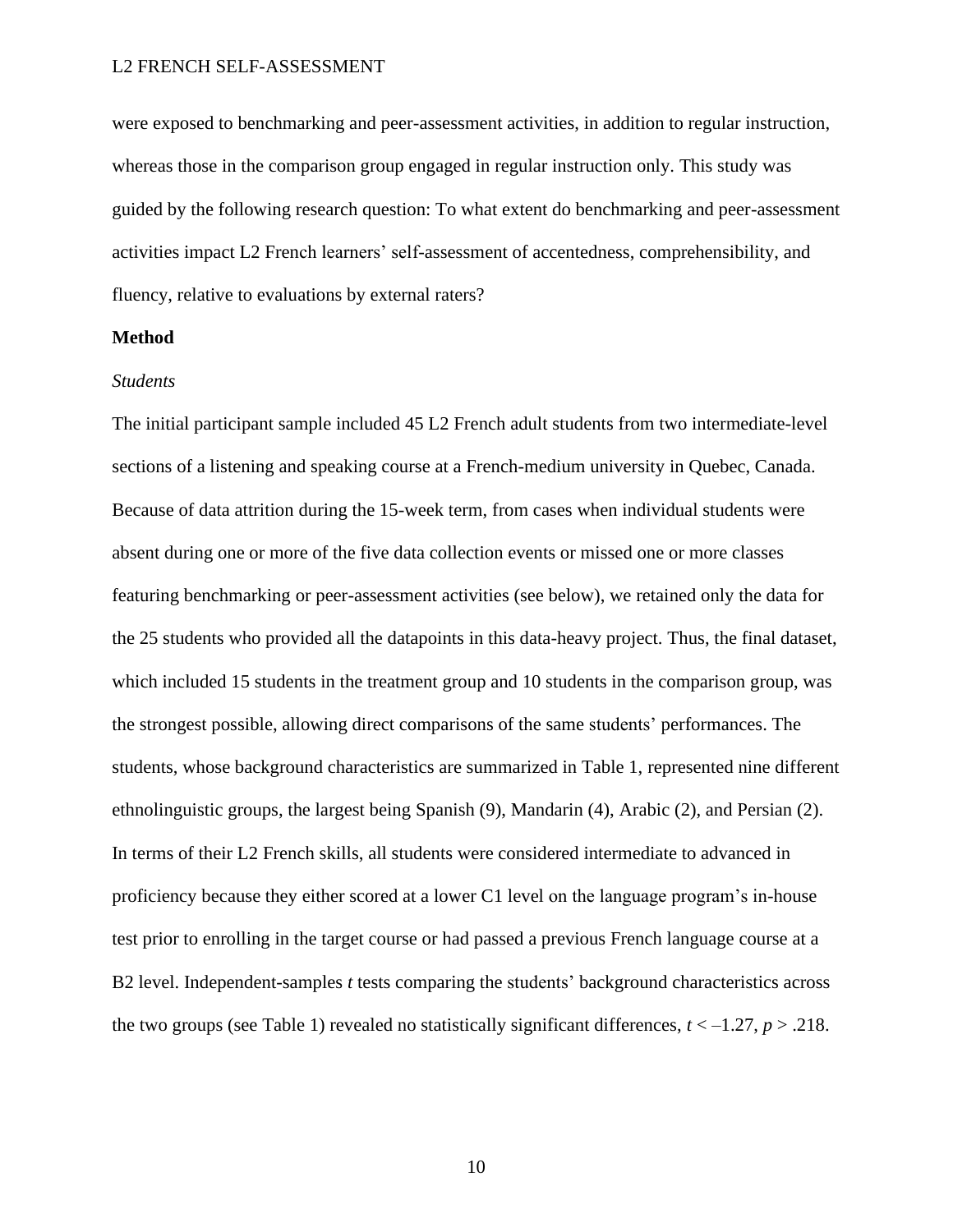| Background variables                    | Treatment $(n = 15)$ |           |           | Comparison ( $n = 10$ ) |      |           |  |
|-----------------------------------------|----------------------|-----------|-----------|-------------------------|------|-----------|--|
|                                         | $\boldsymbol{M}$     | <b>SD</b> | Range     | $\boldsymbol{M}$        | SD   | Range     |  |
| Age (years)                             | 32.2                 | 6.0       | $21 - 40$ | 34.4                    | 8.8  | $21 - 51$ |  |
| Length of residence in Quebec (years)   | 3.5                  | 3.6       | $0 - 13$  | 3.6                     | 3.2  | $0 - 10$  |  |
| Age French instruction began (years)    | 25.2                 | 9.5       | $5 - 37$  | 26.7                    | 10.6 | $7 - 40$  |  |
| Length of French instruction (years)    | 0.9                  | 0.5       | $0 - 2$   | 0.1                     | 0.3  | $0 - 1$   |  |
| Self-rated French speaking (1–9 scale)  | 5.7                  | 1.3       | $3 - 8$   | 5.6                     | 1.3  | $4 - 7$   |  |
| Self-rated French listening (1–9 scale) | 6.3                  | 1.5       | $2 - 8$   | 6.3                     | 1.8  | $3 - 9$   |  |
| Use of French at school $(0-100\%)$     | 3.2                  | 1.7       | $1 - 7$   | 2.3                     | 1.1  | $1 - 4$   |  |
| Use of French at home $(0-100\%)$       | 3.6                  | 6.1       | $0 - 20$  | 1.7                     | 1.8  | $0 - 6$   |  |
| Use of French socially $(0-100\%)$      | 2.0                  | 2.3       | $0 - 8$   | 1.5                     | 2.3  | $0 - 8$   |  |

# Table 1 *Descriptive Statistics for Students*

# *Course*

All students were enrolled in a 15-week French listening and speaking course that met once per week for three hours, with one hour spent in a multimedia lab. The course, which targeted the development of intelligible pronunciation in speaking and successful decoding of connected speech in listening, included form-focused instruction on individual segments (sounds), especially those that are specific to the Quebec variety of French (e.g., diphthongization), and on prosody, with particular attention devoted to connected speech processes, such as liaison and enchainement. The treatment and the comparison groups were taught by the same instructor, a native speaker of Quebec French, with graduate degrees in linguistics and over 10 years of experience teaching L2 French at a postsecondary level. Another instructor, who had developed the course, worked in close collaboration with the course instructor, ensuring that all activities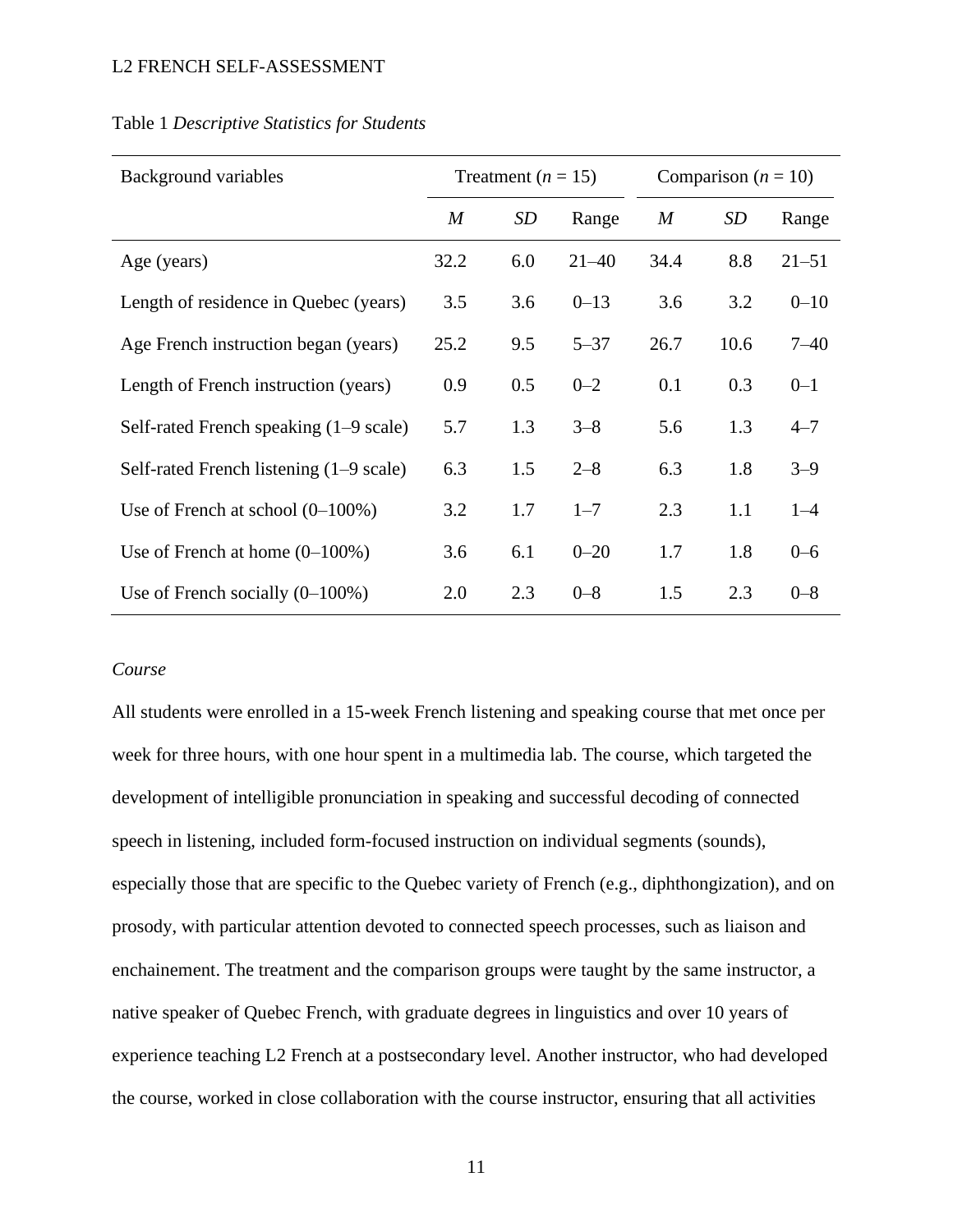were identical across the two sections. Typical class activities included oral presentations, dictation, listening to authentic recorded materials (e.g., dialogues), and predicting pronunciation from spelling, all of which provided ample opportunities for students to listen to and produce French while their attention was drawn to intelligible pronunciation.

# *Quasi-Experimental Design*

During the 15-week course, all students delivered two oral presentations (both included in the course curriculum), which they also self-assessed for accentedness, comprehensibility, fluency. However, only the treatment group engaged in benchmarking and peer-assessment activities. As shown in Figure 1 illustrating the study's design, the students recorded Presentation 1 individually in a multimedia lab in Week 3. The presentation was based on a video related to the course reading about the arrival of refugees in Quebec in the 1970s. After reading and discussing the article in class, the students were instructed to describe and respond to the content of the reading in an approximately 2-minute recording. Although the students could re-record their speech, the pausing function was disabled so they had the (rarely chosen) option to narrate the entire presentation again. The students self-assessed Presentation 1 on three occasions: in Week 3 (immediately after the presentation was recorded) and then again in Week 6 (after benchmarking activities) and Week 12 (after peer-assessment activities). For Presentation 2, the students chose an individual topic that they considered socially or politically significant to Quebec (e.g., access to education, indigenous population) for an approximately 10-minute presentation, which they practiced in class and at home for about a month. Presentation 2 was delivered in class on a pre-assigned day during Weeks 7–10 and was audio-recorded, with several students presenting on a given day. The students self-assessed Presentation 2 in Week 12 (after benchmarking and peer-assessment activities).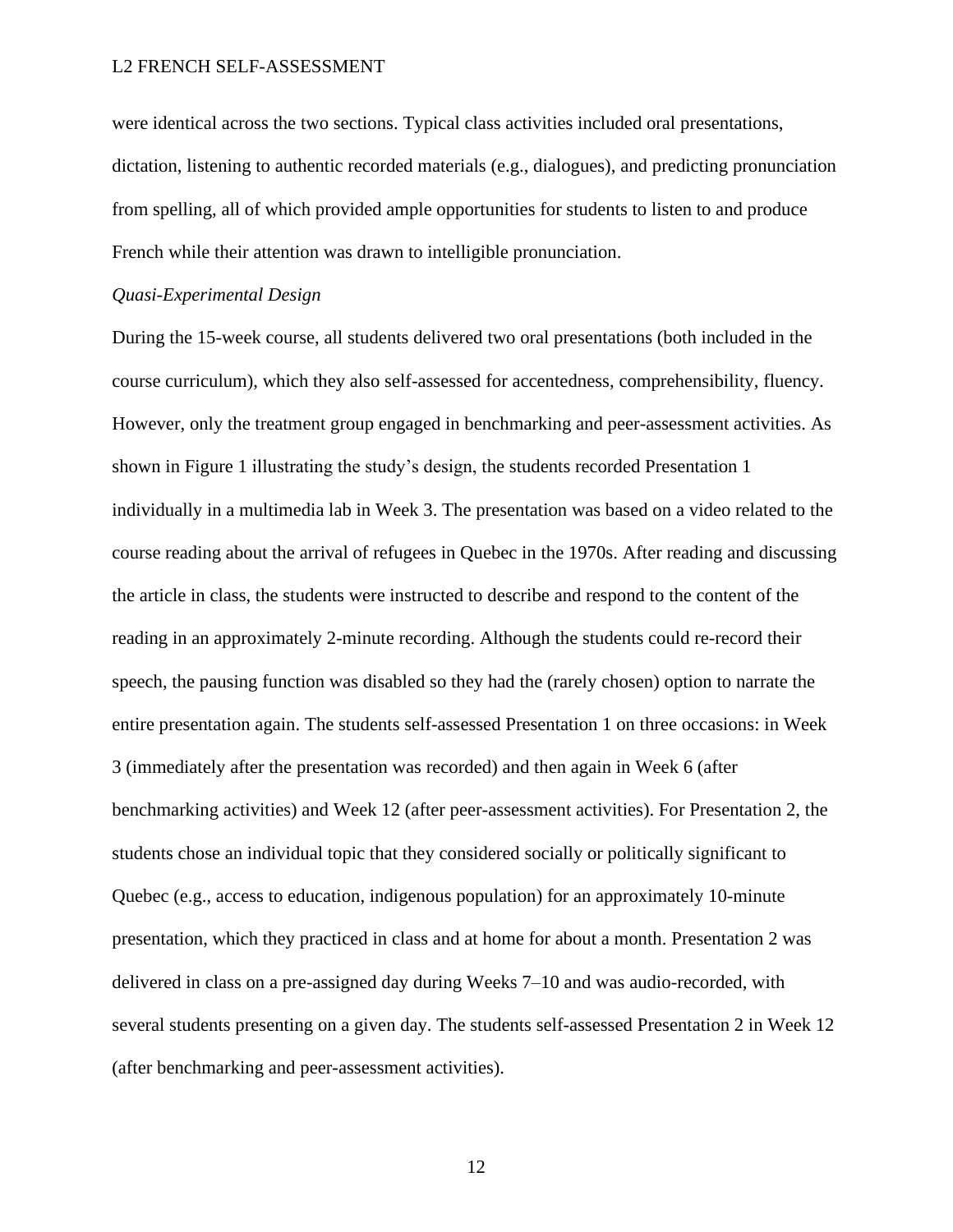

*Figure 1.* Quasi-experimental design.

# *Target Interventions*

As shown in Figure 1, the target interventions were implemented only in the treatment group. The benchmarking activity took place in Week 4, where the teacher first performed a sample 10 minute presentation to model in-class Presentation 2 for both comparison and treatment groups. All students then received a brief summary of the teacher's expectations for this assignment, after which the comparison class engaged in a 30-minute small-group and whole-class discussion of possible topics, presentation styles, and study approaches for Presentation 2. In contrast, the treatment class performed a 30-minute benchmarking activity in groups of three, where the teacher first introduced the concept of successful L2 speech performance (i.e., speech that is comprehensible and fluent and that is not heavily coloured by foreign accent), and the students then rated short excerpts of six sample presentations (i.e., Presentation 2) by L2 speakers enrolled in the same course in a previous term  $(1-2)$  minutes in length), with speaker identities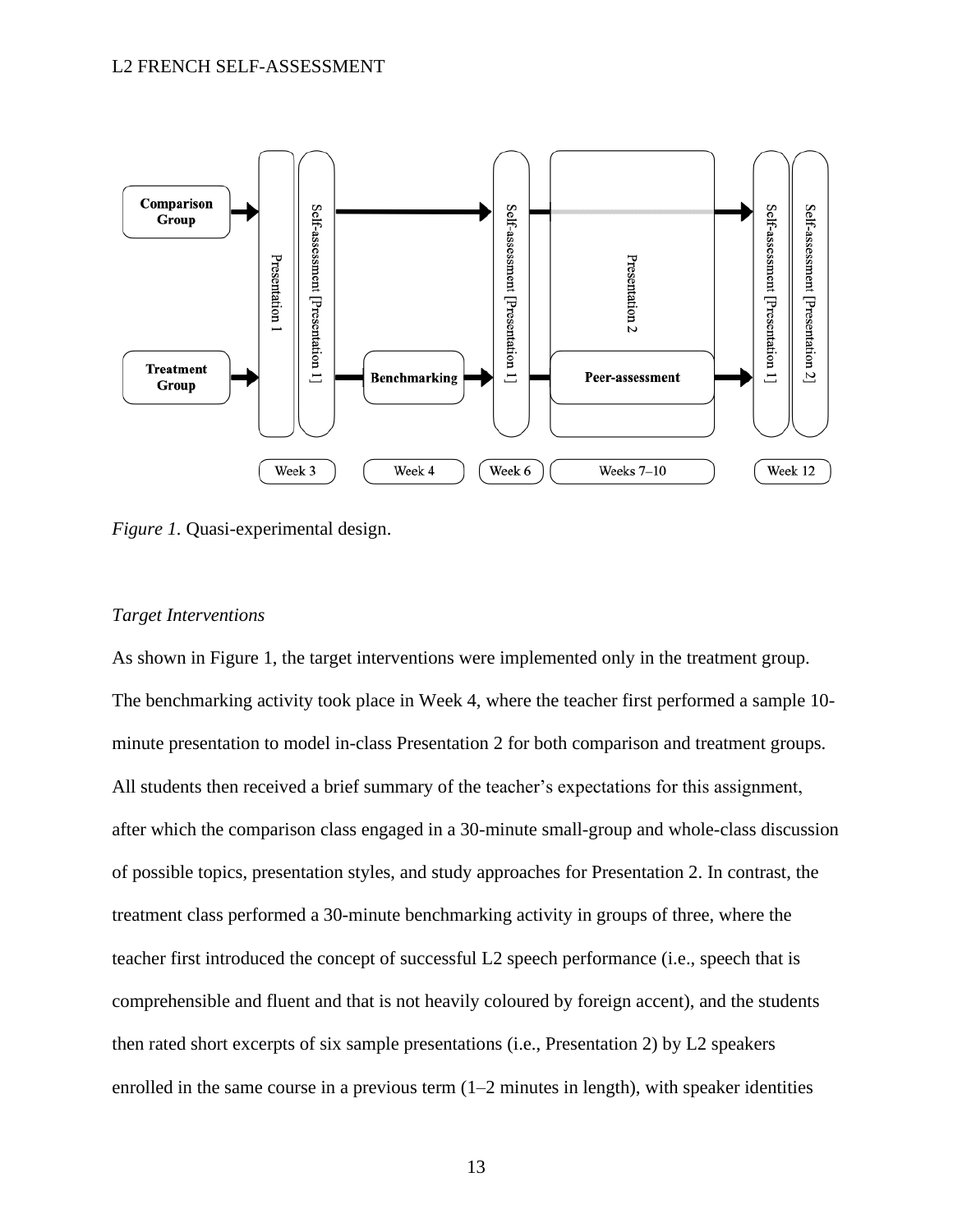unknown to the students. The sample presentations were purposefully chosen by the instructor who had designed the course to include various (low to high) levels of speaking performances, with varying levels of segment- and prosody-level pronunciation as well as fluency issues. These issues included both weaknesses (e.g., consonant omissions or substitutions, frequent but short hesitations, flat or incorrect intonation patterns) and strengths (e.g., accurate articulation of segments, fluid delivery, natural-sounding prosody), which allowed learners to discuss various linguistic features in each speech sample. For benchmarking, the students first discussed the target scales, printed in a booklet as 100-millimeter lines, with only anchor points labeled (see below). They then listened to each recording (as many times as needed by groups or individual students) and performed the ratings individually. Finally, they engaged in a group discussion of their motivations for each speaker's ratings to arrive at an agreed-upon description of each rated construct (e.g., in terms of linguistic features relevant to each). Although the teacher acted as a moderator, she provided no specific feedback or input.

The peer-assessment activity took part during eight course meetings (twice per week) in Weeks 7–10, when the students delivered Presentation 2 in front of classmates (with 3–5 students presenting per day). The students in the treatment group evaluated each presenter using the same scales for accentedness, comprehensibility, and fluency after each in-class (live) presentation, with the scales printed in a booklet following the same format as in the benchmarking activity. Thus, each in-class presentation was evaluated by each peer, such that each of the 15 treatment group's students evaluated the remaining 14 students' presentations. Neither the teacher nor peers gave feedback on peer-assessments, with the students engaged in peer-assessment individually. Also, the students did not have access to peers' evaluations, which could have impacted their self-assessments. The students in the comparison group provided no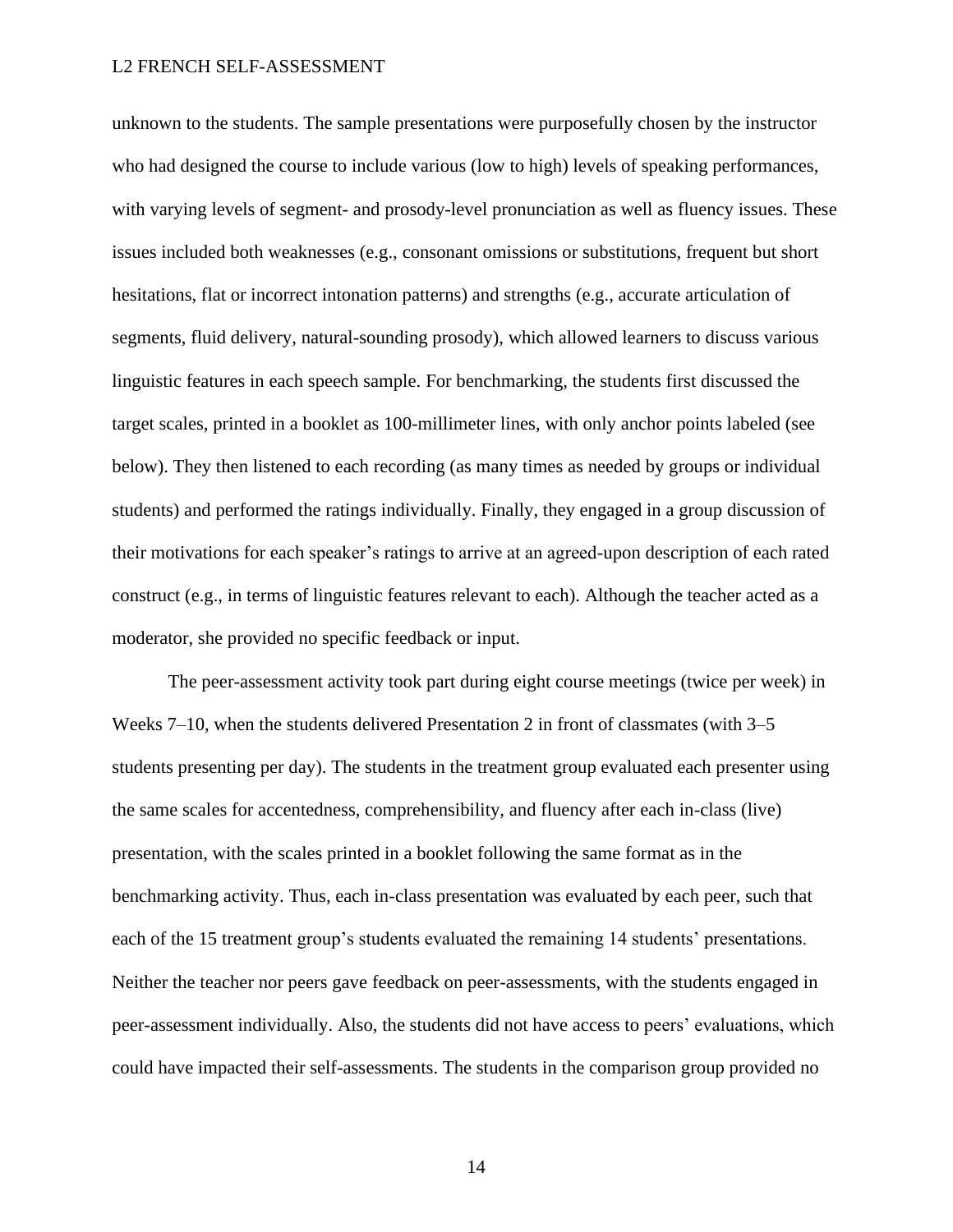ratings of peer presentations. However, to provide a comparable level of engagement during presentations, they were instructed to attend to new content or vocabulary, practice efficient listening and note-taking skills, and engage in otherwise good pragmatic behaviors (e.g., providing non-verbal backchannels, signalling interest). The students in the treatment group were aware that the benchmarking and peer-assessment activities (and self-assessments of Presentation 1 and 2) were unrelated to course performance and course grades.

# *Student Self-Assessments*

All student assessments (self-assessment, benchmarking, peer-assessment) were carried out using identical scales (see Figure 2), with only anchor points labeled for accentedness  $(1 =$ *accent marqué* [strong accent], 100 = *aucun accent* [no accent]), comprehensibility (1 = *impossible à comprendre* [impossible to understand], 100 = *facile à comprendre* [easy to understand]), and fluency  $(1 = trop \n{ rapid} \n{ e } \n{ or } \n{ t }$  [too fast or too slow],  $100 =$ *naturel/optimal* [natural/optimal]). The constructs were defined for students at each rating episode. Accentedness was described as the extent to which the speech differed from a production pattern expected of a native speaker of (Quebec) French, with "strong accent" describing the speech that departs heavily from a native speaker's production and "no accent" referring to nativelike production. This definition of accentedness is compatible with Derwing and Munro's (2015) conceptualization of this construct, in that it captures listener perceptions of how a given speech sample differs from the expected or target speech variety. Comprehensibility was introduced as the degree of effort required by the listener to understand the speech. Fluency concerned the pace of speech, with fluent performance characterized by few pauses and hesitation and an optimal speaking rate (not too slow and not too fast). For repeated selfassessments, the students in both treatment and comparison groups evaluated their Presentation 1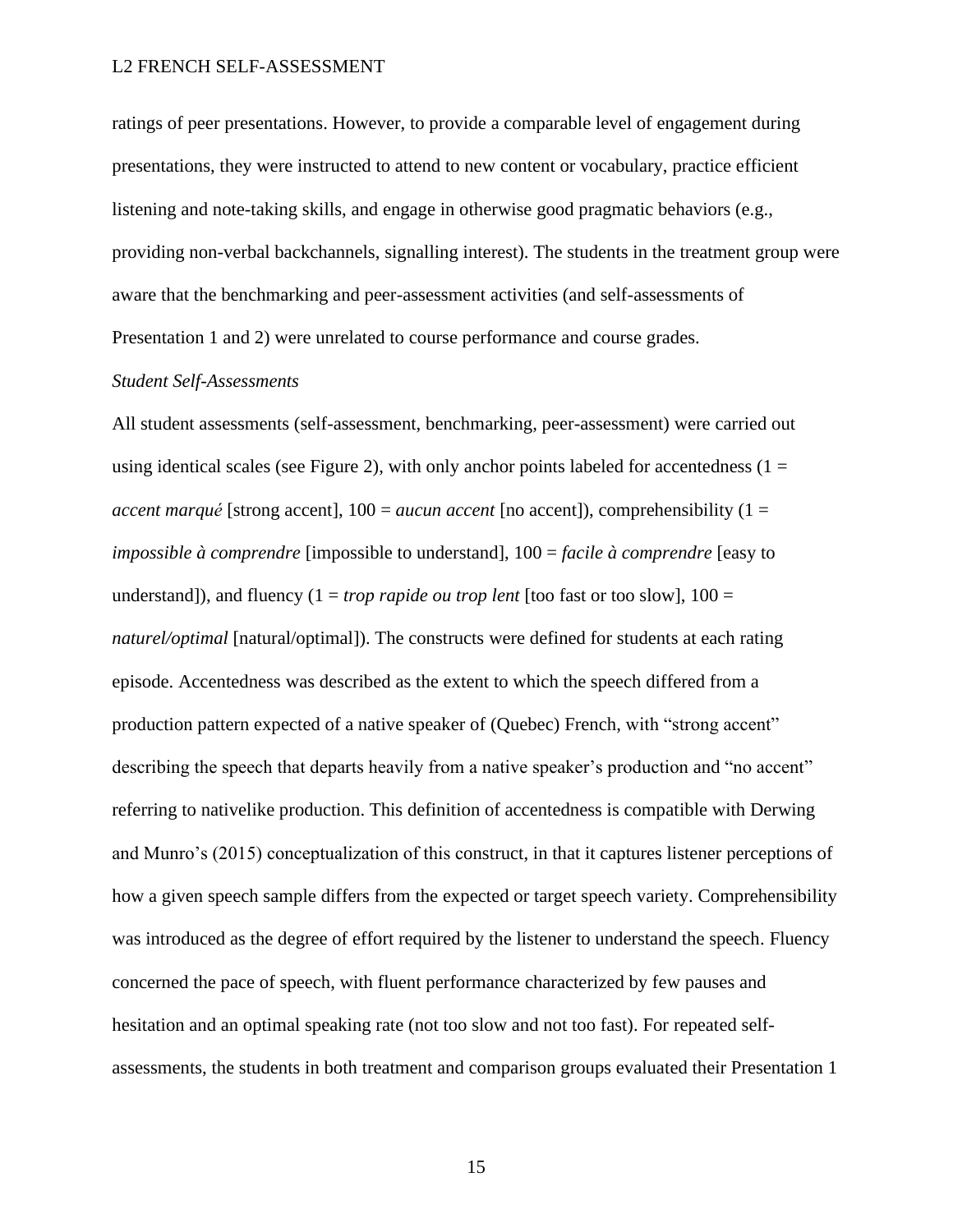performance immediately after recording and listening to it in the lab in Week 3; they assessed their Presentation 1 again in Weeks 6 and 12, and evaluated their Presentation 2 in Week 12 (see Figure 1) by listening to a 45-second excerpt of their speech (taken from the beginning of each presentation) played to them individually in a multimedia lab. Because the students may have had limited experience with self-assessment prior to the course, the instructors introduced selfassessment to students as a valuable activity that could raise students' awareness of their pronunciation strengths and challenges.



*Figure 2.* Rating scales used for speech assessments.

# *External Assessments*

External assessments of the students' performances were carried out by 10 native-speaking French female raters ( $M_{\text{age}} = 27.5$  years,  $SD = 7.1$ ). The raters were Year 3 or 4 students in a baccalaureate program in teaching French as a second language and were thus representative of the instructors who might be teaching and assessing L2 French students similar to those included as participants here. The raters, who reported knowledge of English, in addition to Spanish (6),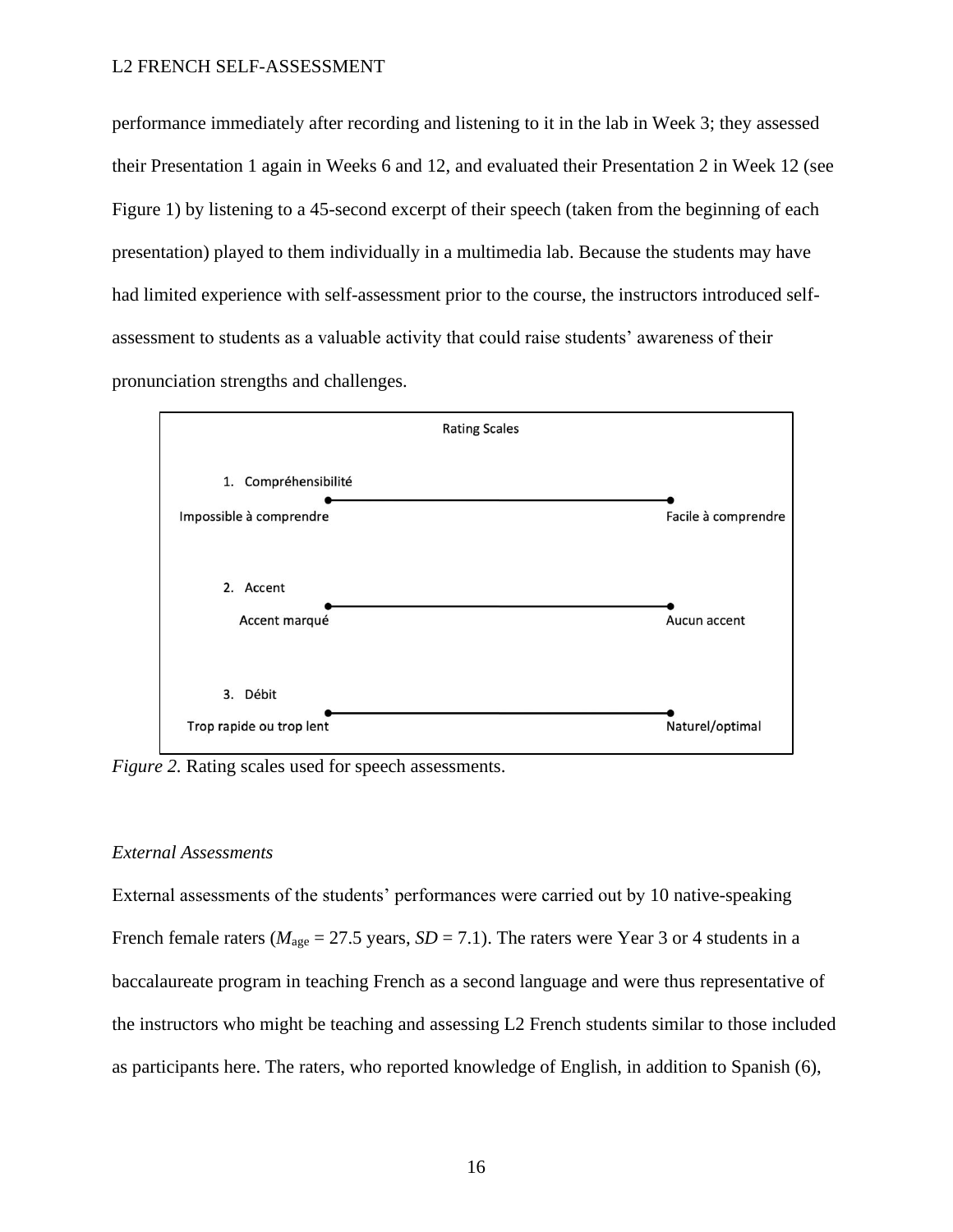Chinese (1), Ewondo (1), and Italian (1), had taken university-level coursework where phonology or phonetics were covered but had not received formal training in L2 pronunciation teaching. In response to open-ended questions in a background questionnaire, they had reported some teaching experience ( $M = 1.8$  years,  $SD = 3.2$ ); they also estimated their daily exposure to foreign-accented French at a mean of 44% (*SD* = 21.7), using a Likert-type rating scale ranging from 0% (none) to 100% (extensive).

The raters participated in individual rating sessions. After the researcher explained the target constructs (with examples), the raters practiced assigning speech ratings using six practice audios, which were the same audios used for benchmarking in the treatment group (cut down to 45 seconds). Besides receiving study-specific explanations (definitions plus examples) and engaging in a brief rating practice, the raters did not receive any additional training or calibration practice, which is consistent with the idea that accentedness, comprehensibility, and fluency reflect listeners' intuitive, holistic judgements of L2 speech (Munro & Derwing, 2015). The raters then proceeded to evaluate Presentation 1 and Presentation 2 audios (45-second samples, the same as those self-assessed by the students), organized in two sets, with all Presentation 1 audios from the treatment and comparison groups included in one set and all Presentation 2 audios from both groups in the other set. The audios were presented in a unique random order per rater, and the order of sets was counterbalanced, such that five raters evaluated Presentation 1 before Presentation 2, and five raters evaluated the sets in the opposite order. The audios were played to the raters through a high-quality headset on a computer, but the raters assigned their ratings in paper booklets, through the same format as the students (see Figure 2). The raters could listen to each audio only once before providing their ratings.

### **Data Analysis**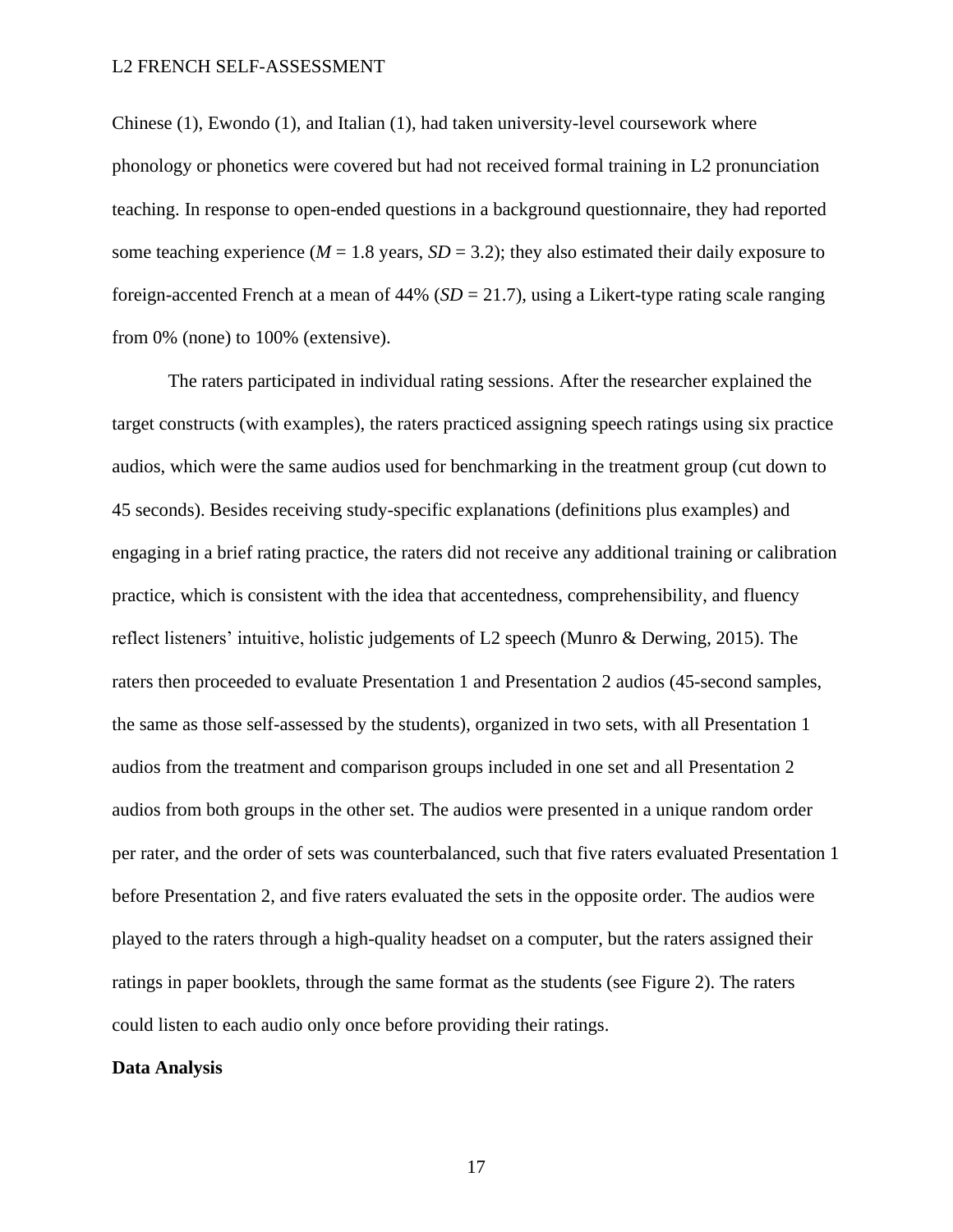The students' and the external raters' evaluations were expressed as numerical values (out of 100) by measuring the distance (in millimeters) between the left anchor point on each scale and the rating. Because reliability (Cronbach's alpha) values for external raters' evaluations of accentedness ( $\alpha = .83$ ), comprehensibility ( $\alpha = .84$ ), and fluency ( $\alpha = .83$ ) exceeded the threshold of .70−.80 (Larson-Hall, 2016), the raters' scores were averaged to derive a single mean score for each rated dimension, separately per student and presentation. To obtain a measure of selfassessment accuracy, an alignment score was computed by subtracting the raters' mean score from each student's self-assessed score (as in Trofimovich et al., 2016), separately at each selfassessment episode (three self-assessments for Presentation 1 and one self-assessment for Presentation 2; see Figure 1). Positive alignment scores indicated that the students overestimated their performance, while negative scores suggested that the students underestimated their performance, relative to the external raters' judgements. The closer the alignment scores approached 0, the more aligned the students' and the external raters' assessments were.

Because the task characteristics of Presentations 1 and 2 were different (in that Presentation 1 was largely unscripted and unrehearsed and elicited mostly spontaneous speech whereas Presentation 2 included an extended preparation component and likely involved structured, prepared speech), the alignment scores for Presentations 1 and 2 were never compared directly. Instead, to answer the research question, which asked if the students' selfassessments became aligned with the external raters' evaluations as a function of benchmarking and peer-assessment, we conducted only between-group comparisons. More specifically, we compared the treatment and the comparison groups' alignment scores at each assessment episode: for Presentation 1 in Week 3 (prior to interventions in the treatment group), for Presentation 1 in Week 6 (after benchmarking in the treatment group), and for Presentations 1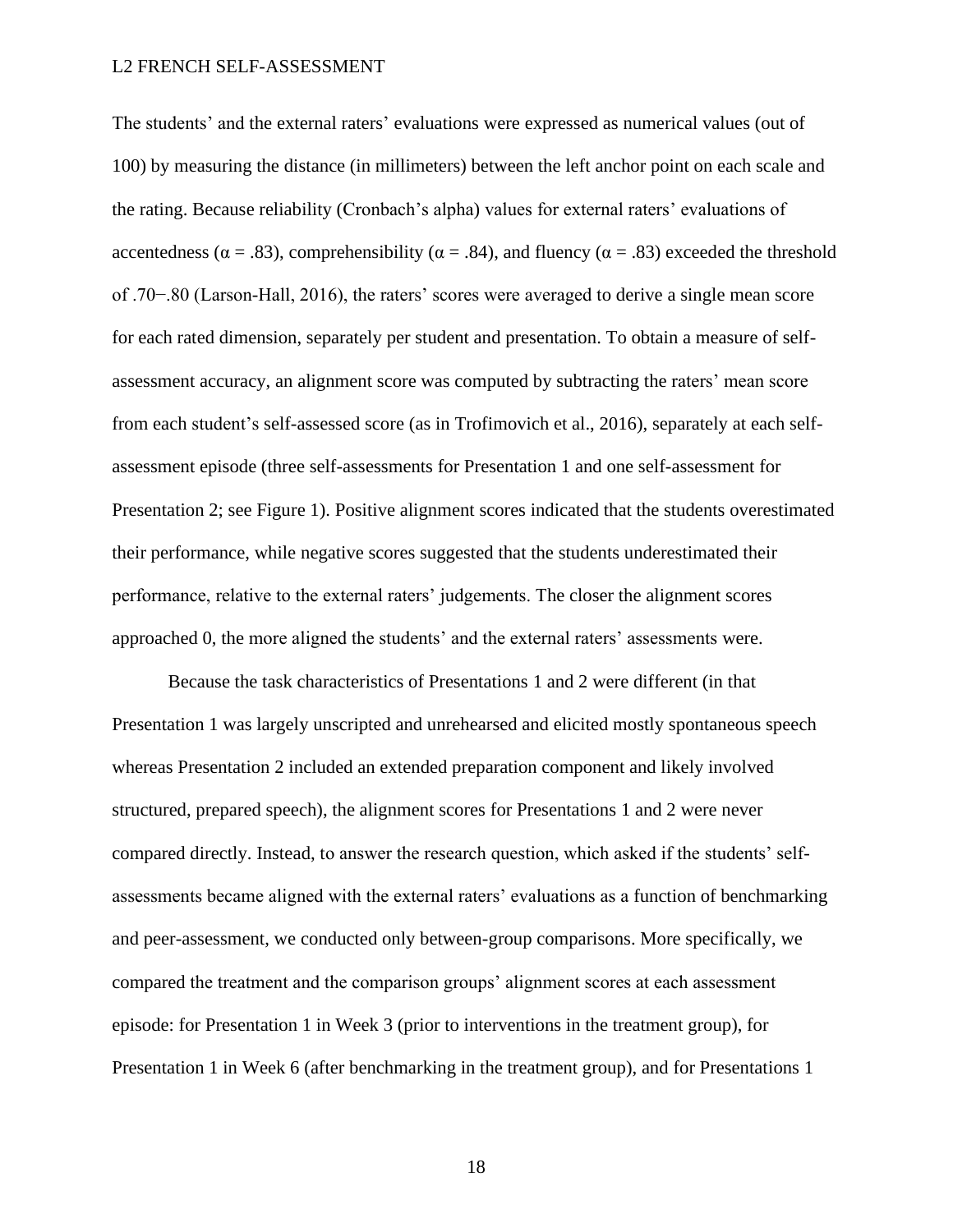and 2 in Week 12 (after peer-assessment in the treatment group). Our assumption was that the effects of benchmarking and peer-assessments would emerge gradually, as shown through numerically smaller (more calibrated) alignment scores in the treatment than in the comparison group. We expected no between-group differences in alignment scores in Week 3 (before interventions) but anticipated possible effects to emerge in Week 6 (post benchmarking) and in Week 12 (post peer-assessment). Because the alignment scores were non-normally distributed and the sample size was small, non-parametric tests were conducted (Larson-Hall, 2016), with all comparisons adjusted using a Bonferroni correction. We used effect sizes to interpret the results of statistical comparisons, following Plonsky and Oswald's (2014) guidelines, because *p* values are particularly sensitive to sample size and because statistical significance does not always reflect meaningful differences.

# **Results**

# *Accentedness*

As illustrated in Figure 3, regardless of the group, the students generally tended to overestimate their accentedness, relative to the external raters' assessments (by a mean of 10–30 points on a 100-point scale), with all mean alignment scores having positive values.<sup>1</sup>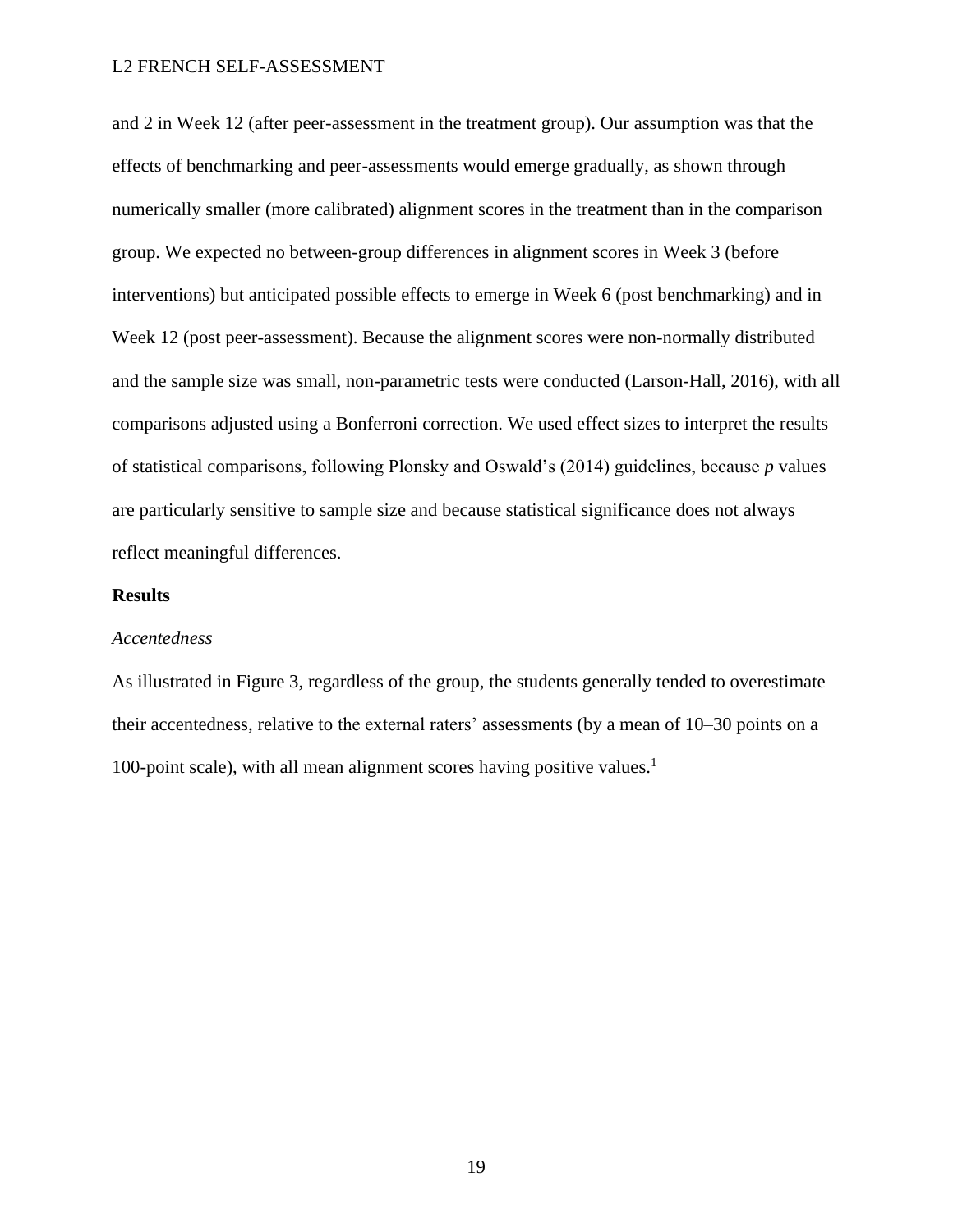

*Figure 3.* Mean alignment scores for accentedness. P1 = Presentation 1; P2 = Presentation 2. Error bars represent 95% CI.

As summarized in Table 2, Mann-Whitney *U* tests revealed no statistically significant between-group differences, meaning that the students in both groups demonstrated a comparable tendency to overestimate their accentedness. However, the effect size  $(r = .29)$  of the comparison for Presentation 2 (Week 12) was weak to medium in strength (Plonsky & Oswald, 2014), implying that the students in the treatment group (who overestimated their accentedness by about 15 points) appeared to show more alignment with the external raters' evaluations than the students in the comparison group (who overestimated their accent by about 30 points; see Figure 3).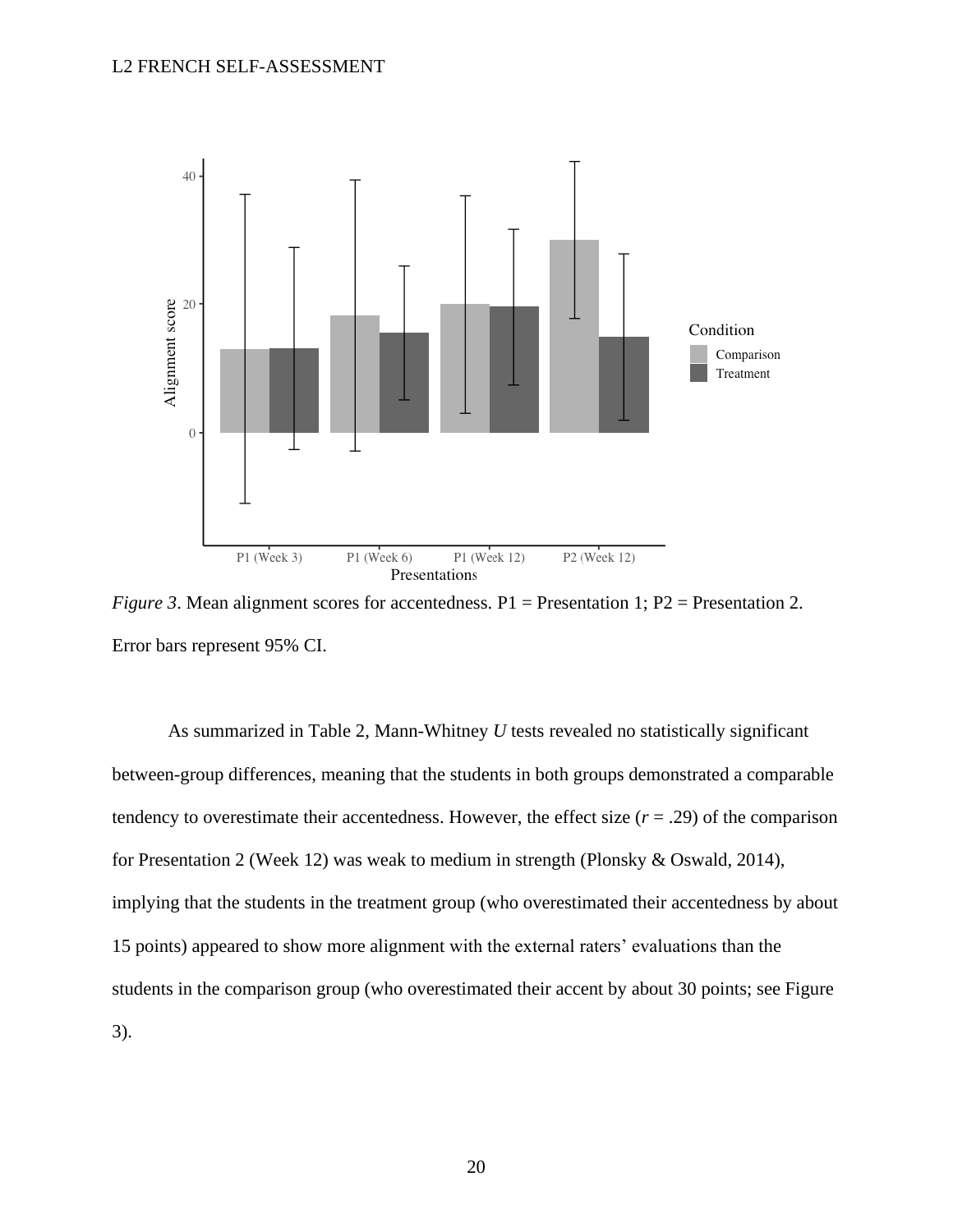# Table 2 *Descriptive Statistics and Between-Group Comparisons for Alignment Scores in*

# *Accentedness*

|                                                        |   | Treatment<br>Comparison |   | Between-group comparison      |       |             |                  |     |
|--------------------------------------------------------|---|-------------------------|---|-------------------------------|-------|-------------|------------------|-----|
| Rating episode                                         | M | SD.                     | M | SD                            | U     | $Z_{\cdot}$ | $\boldsymbol{p}$ |     |
| Presentation 1 (Week 3)                                |   | 12.94 33.74 13.07 28.51 |   |                               | 78.50 | 0.19        | .849             | .04 |
| Presentation 1 (Week 6)                                |   |                         |   | 18.24 29.63 15.53 18.85 73.00 |       | $-0.11$     | .935             | .02 |
| Presentation 1 (Week 12) 19.94 23.65 19.53 21.91 78.50 |   |                         |   |                               |       | 0.20        | .849             | .04 |
| Presentation 2 (Week 12) 30.00 17.19 14.90 23.40       |   |                         |   |                               | 49.00 | $-1.44$     | .160             | .29 |

# *Comprehensibility*

As shown in Figure 4, the students again tended to overestimate their comprehensibility, relative to the external raters' assessments, although the range was smaller (by a mean of 3–20 points on a 100-point scale). In some instances, both the comparison group's students (for Presentation 1 in Week 6) and the treatment group's students (for Presentation 2 in Week 12) in fact appeared aligned in their self-assessment with the ratings by the external raters, because their average alignment scores were close to zero.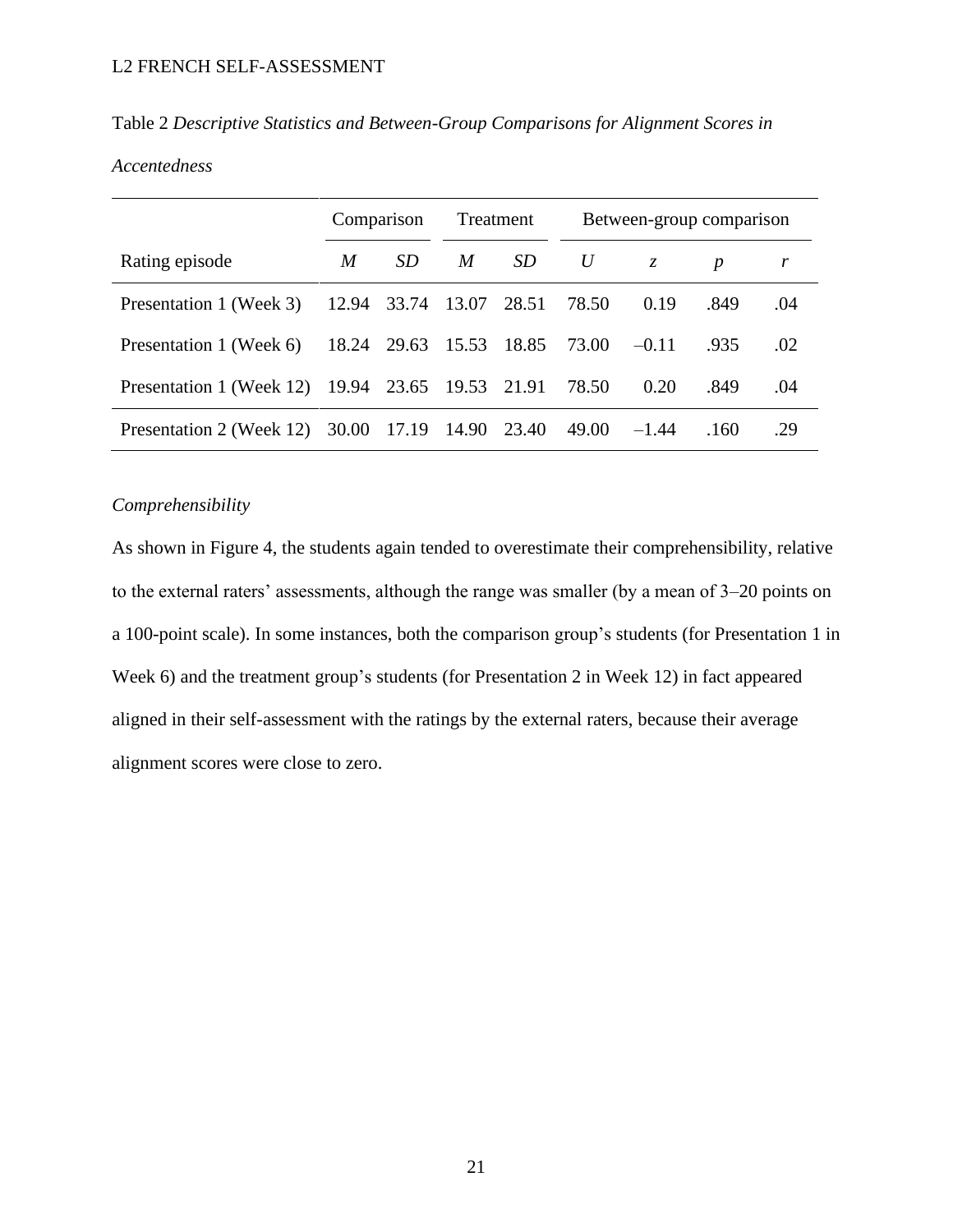

*Figure 4.* Mean alignment scores for comprehensibility. P1 = Presentation 1; P2 = Presentation 2. Error bars represent 95% CI.

As summarized in Table 3, Mann-Whitney *U* tests revealed no statistically significant differences between the groups for Presentation 1 at any self-assessment episode (Weeks 3, 6, or 12). However, there was a significant between-group difference for Presentation 2 (Week 12), with a medium-to-large effect size (Plonsky & Oswald, 2014), such that the treatment group's students showed a narrower gap between their self-assessments and the external raters' judgments, compared to the comparison group's students. Again, as seen in Figure 4, the treatment group was generally aligned with the external raters' evaluations for Presentation 2.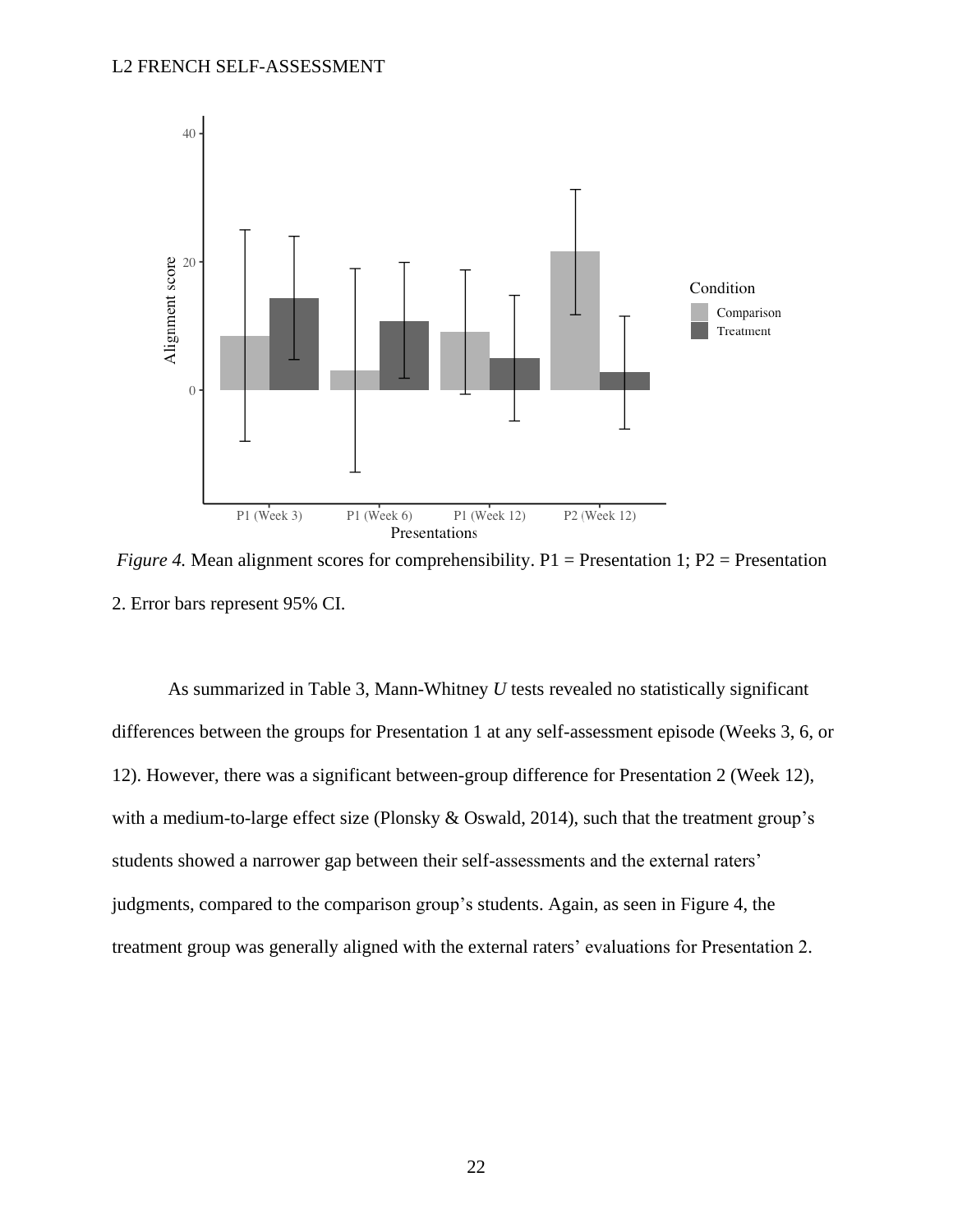|                                                 |      | Comparison<br>Treatment |       | Between-group comparison |       |             |                  |     |
|-------------------------------------------------|------|-------------------------|-------|--------------------------|-------|-------------|------------------|-----|
| Rating episode                                  | M    | SD                      | M     | <i>SD</i>                | U     | $Z_{\cdot}$ | $\boldsymbol{p}$ |     |
| Presentation 1 (Week 3)                         |      | 8.45 23.07 14.34 17.36  |       |                          | 82.00 | 0.39        | .723             | .08 |
| Presentation 1 (Week 6)                         | 3.05 | 22.23                   | 10.87 | 16.31                    | 94.00 | 1.05        | .311             | .21 |
| Presentation 1 (Week 12) 9.05 13.55 5.01 17.69  |      |                         |       |                          | 66.00 | $-0.50$     | .643             | .01 |
| Presentation 2 (Week 12) 21.57 13.65 2.77 15.91 |      |                         |       |                          | 30.00 | $-2.50$     | .012             | .50 |

Table 3 *Descriptive Statistics and Between-Group Comparisons for Alignment Scores in* 

# *Comprehensibility*

# *Fluency*

As illustrated in Figure 5, the students for the most part were roughly aligned with the external raters in self-assessments of their fluency for both Presentations 1 and 2, as indicated by the 95% confidence intervals crossing the 0 value in most cases. Although the students tended to overestimate their performance (by a mean of 3–20 points on a 100-point scale), this tendency appeared less pronounced for fluency than for accentedness or comprehensibility (cf. Figures 3– 5).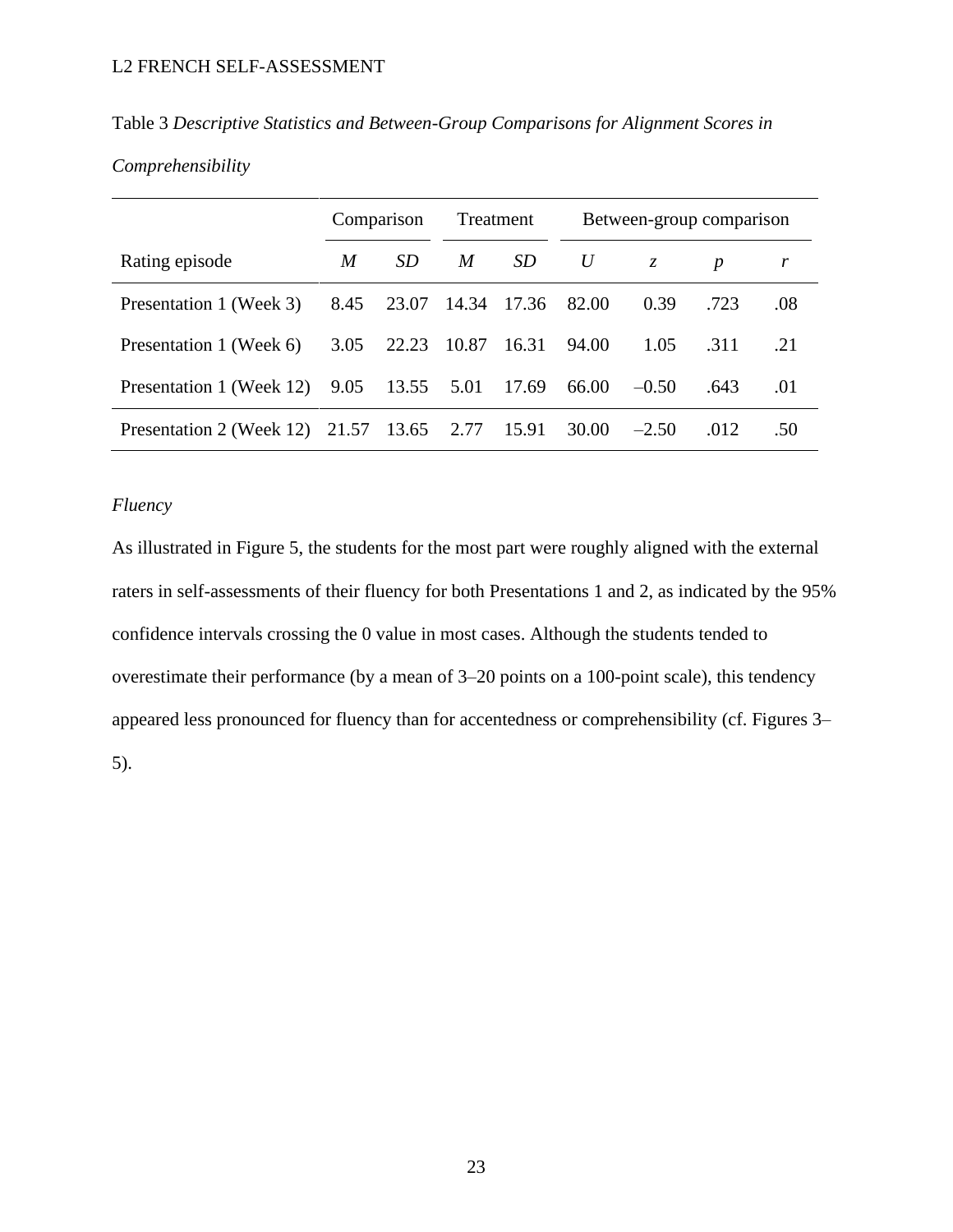

*Figure 5.* Mean alignment scores for fluency. P1 = Presentation 1; P2 = Presentation 2. Error bars represent 95% CI.

As shown in Table 4, Mann-Whitney *U* tests revealed no between-group differences either for Presentation 1 or Presentation 2. However, as with accentedness, the effect size (*r* = .32) of the comparison for Presentation 2 (Week 12) was weak-to-medium in strength (Plonsky & Oswald, 2014), suggesting a trend for the treatment group (who overestimated their fluency by about 3 points) to show closer alignment with the external raters' evaluations than for the comparison group (who overestimated their fluency by about 16 points; see Figure 5).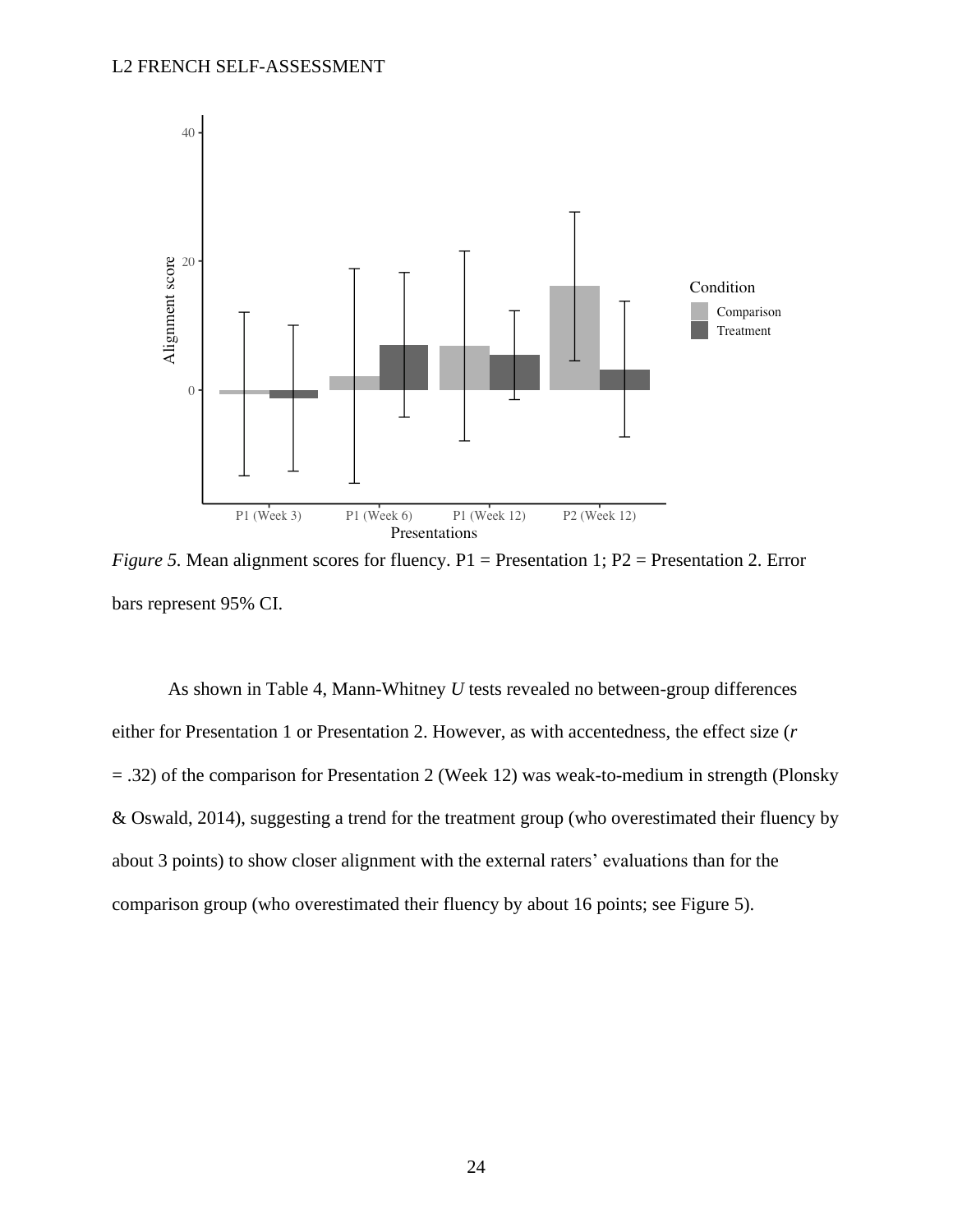|                                      |   | Comparison<br>Treatment |                             | Between-group comparison |       |         |                  |     |
|--------------------------------------|---|-------------------------|-----------------------------|--------------------------|-------|---------|------------------|-----|
| Rating episode                       | M | SD.                     | M                           | <i>SD</i>                | U     | Z.      | $\boldsymbol{p}$ |     |
| Presentation 1 (Week 3)              |   |                         | $-0.67$ 17.81 $-1.32$ 20.53 |                          | 74.00 | $-0.06$ | .978             | .01 |
| Presentation 1 (Week 6)              |   | 2.13 23.33              | 6.94                        | 20.74                    | 86.00 | 0.61    | .567             | .12 |
| Presentation 1 (Week 12)             |   | 6.83 20.74              |                             | 5.41 12.44 75.50         |       | 0.03    | 1.000            | .01 |
| Presentation 2 (Week 12) 16.13 12.44 |   |                         |                             | 3.19 19.11               | 46.00 | $-1.61$ | .115             | .32 |

Table 4 *Descriptive Statistics and Between-Group Comparisons for Alignment Scores in Fluency*

# **Discussion**

This study examined the role of benchmarking and peer-assessment activities in L2 French learners' self-assessment of the global dimensions of accentedness, comprehensibility, and fluency in a 15-week L2 French course. Results revealed a difference for the two tasks targeted in this study (Presentation 1 vs. Presentation 2). For Presentation 1 (an oral presentation recorded by the students in Week 3 and self-assessed on three occasions), there were few differences between the treatment and the comparison groups regarding how closely their self-assessments aligned with the ratings provided by the external raters. However, for Presentation 2 (an oral presentation delivered at the end of the course), the treatment group showed greater alignment in their self-assessments of comprehensibility, compared to the comparison group. Because only the treatment group had engaged in benchmarking and peer-assessment activities before Presentation 2, a cautious conclusion emerging from these findings is that focused self- and other-assessment activities (benchmarking, peer-assessment) might have impacted the degree to which the students in the treatment group were able to align their self-assessments of comprehensibility with the ratings provided by the external raters.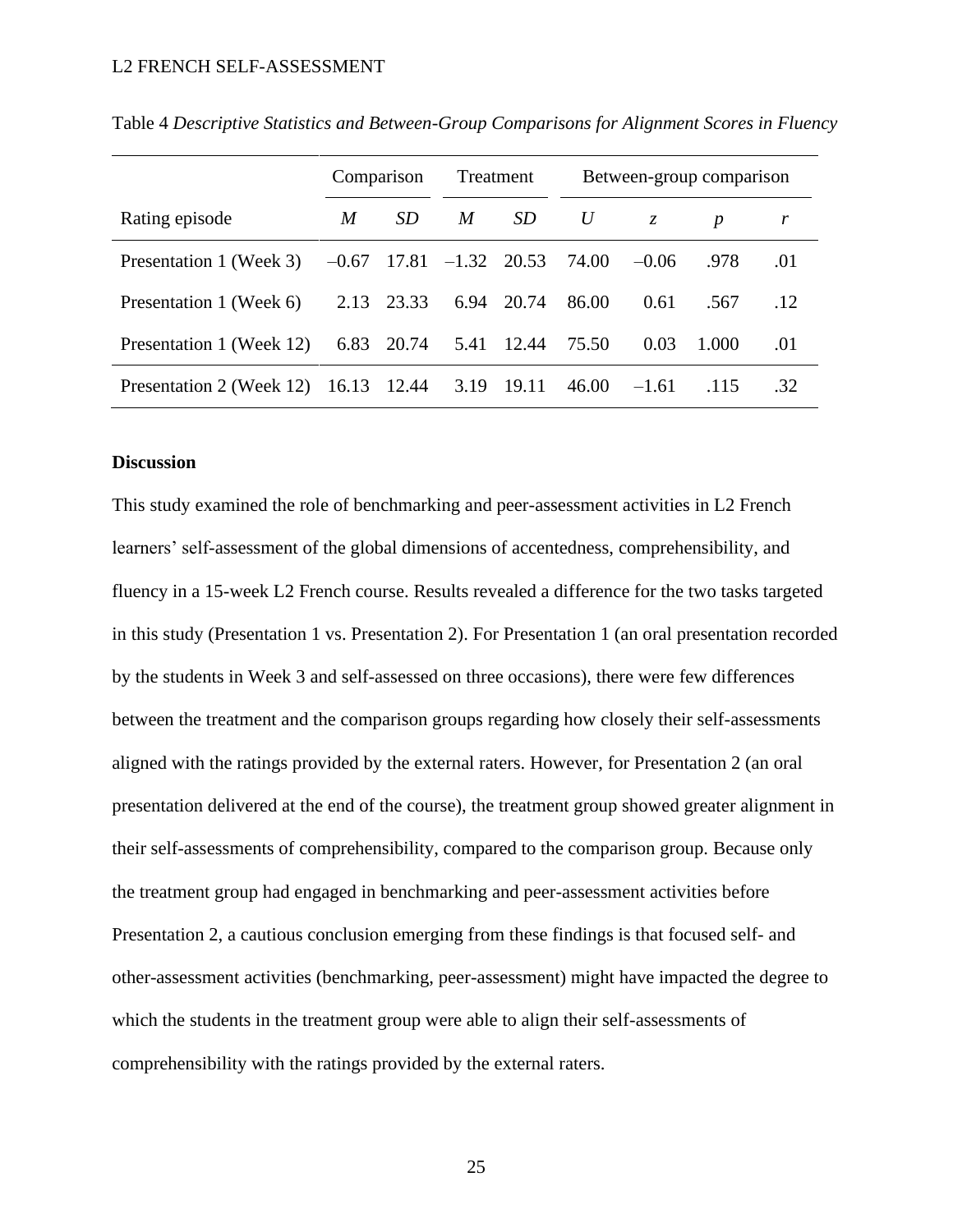# *Pedagogical Interventions and Self-Assessment Accuracy*

Our primary interest was to determine if benchmarking and peer-assessment activities implemented in an L2 French classroom could enhance alignment between learners' selfassessment and other-assessment. In Week 3 (before any pedagogical interventions in the treatment group), both classes were roughly comparable in their self-assessments, relative to external listeners' judgments, implying that any differences emerging in the treatment group beyond this assessment episode could be attributed to the interventions. We saw no clear evidence that the benchmarking activity alone impacted the learners' self-assessments, as the classes performed similarly in the assessment episode that followed the benchmarking activity (in Week 6). Benchmarking activities are considered beneficial because they help learners internalize assessment standards in reference to a range of performance levels in a target skill (Hendry et al., 2009). Our findings of minimal immediate effects of benchmarking on selfassessment depart from the results of Babaii et al. (2016), where discussing and practicing agreed-upon rating criteria with L2 English learners led to improvement in their self-assessment of speaking. However, our findings agree with the results of Peirce et al. (1993), where the use of benchmarks had little impact on L2 French learners' self-evaluation of speaking. The value of benchmarking likely resides in the intensity and the extent of learner engagement in developing, internalizing, and applying the agreed-upon rating criteria. In Babaii et al. (2016), the benchmarking activities spanned several lengthy sessions, where the learners not only developed and discussed their personal rating criteria, based on the evaluations of their own speech, but were also familiarized with the criteria developed by teachers, with researchers modeling their use by evaluating two sample performances in a think-aloud procedure. In contrast, in Peirce et al. (1993), the benchmarking criteria were relatively abstract (e.g., comparing one's performance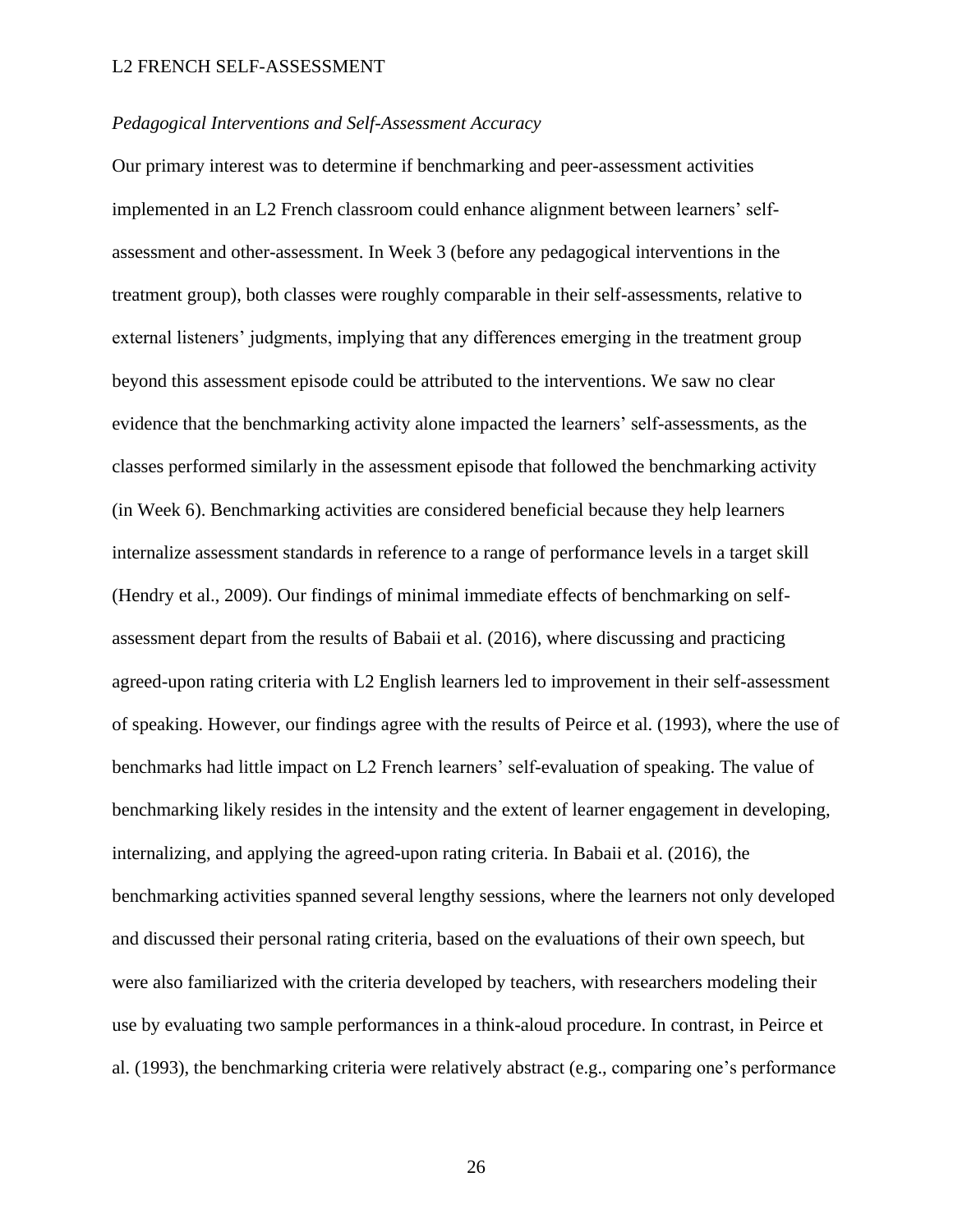relative to a general francophone speaker), and they were shared with learners, without much discussion. In the present study, although a 30-minute benchmarking activity would have allowed the learners to become familiar with various course-specific performance levels, the activity was likely far too brief to enable the learners to internalize concrete assessment benchmarks or to gain sufficient practice in applying these benchmarks consistently.

In this study, evidence of pedagogical interventions having a positive impact on students' self-assessments emerged in Week 12, in student evaluations of Presentation 2, where the treatment group showed greater alignment in their self-assessments of comprehensibility, compared to the comparison group (see Figure 4). This between-group difference most likely arose due to the extensive peer-assessment practice that the students engaged in during Weeks 7– 10 while observing and evaluating their classmates' presentations, with every student evaluating everyone else's presentation. Previous work has consistently showed positive effects of peerassessment on learners' self-assessments of various language skills (e.g., Chen, 2008; Patri, 2002), generally through "an iterative process when [learners] subconsciously compare peers with themselves" (Chen, 2008, p. 244). Our findings further support this conclusion, suggesting that exposure to fellow classmates' presentations, with an added focus on peer-assessment, provided the treatment group with a broad range of pronunciation performance exemplars that they could use as benchmarks in evaluating their own speech. A similar exposure in the comparison group, but without peer-assessment, was insufficient to enable those students to align their self-assessments with those of the external raters, highlighting an important role of peerassessment in directing students' attention to similarities and differences between their own and their classmates' speech as a way of developing enhanced awareness of their pronunciation. And because the positive effect of peer-assessment was detected only for Presentation 2, not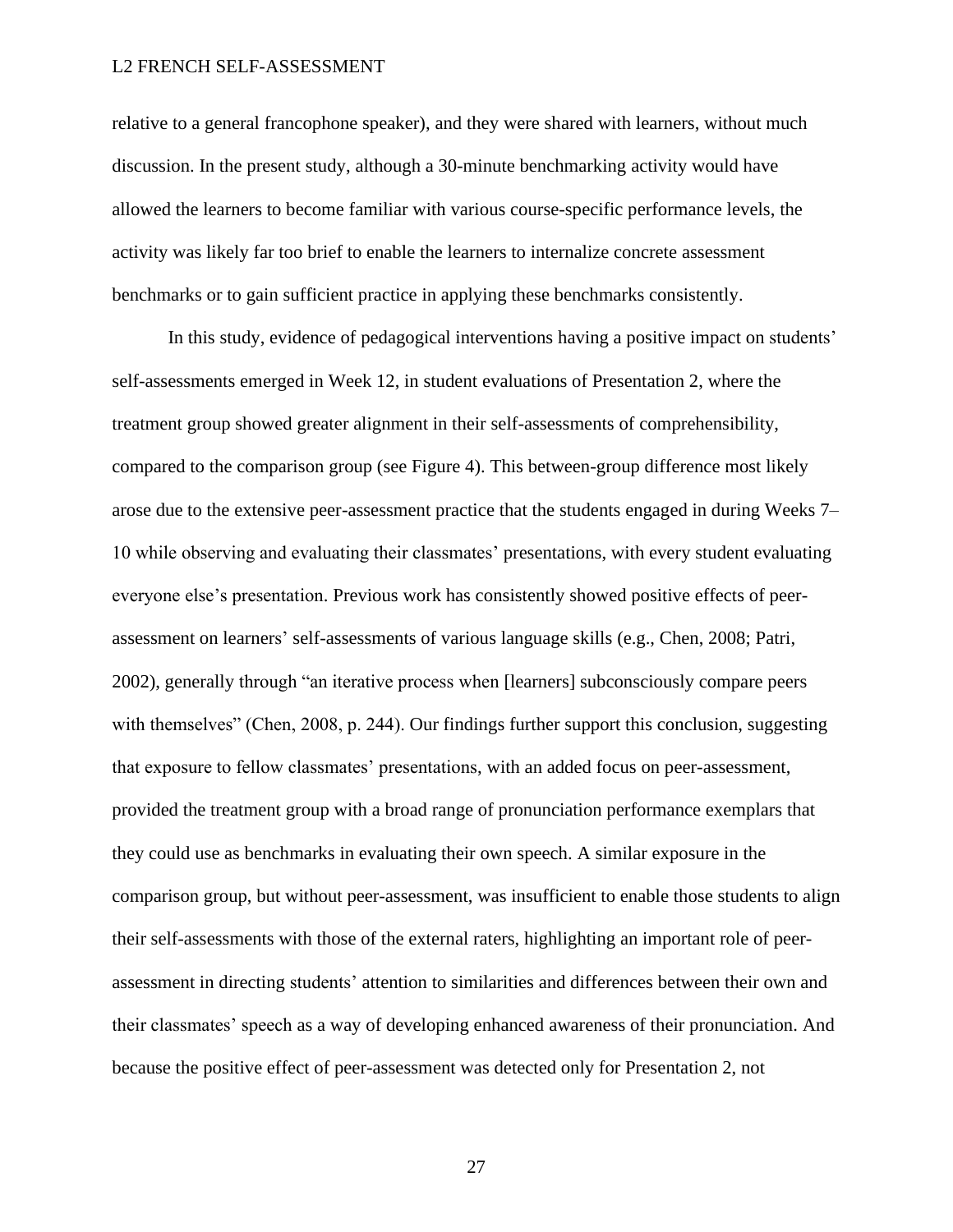Presentation 1, it is likely that the benefits of peer-assessment are greatest when peer- and selfassessments are carried out on the same speaking task, which maximizes the transfer of taskspecific evaluation criteria as learners compare their own versus their peers' performances. *Learners' Self-Assessments and Global Dimensions of L2 Speech*

One incidental finding of this study was that all students (regardless of group assignment) appeared to differ in their self-assessment across the three global dimensions, such that the students' self-ratings of fluency were most similar, whereas their self-ratings of accentedness were least similar, to the evaluations by the external raters. To the best of our knowledge, this finding is novel because no prior self-assessment research has focused on several global L2 speech measures simultaneously. The students' relatively greater ease with self-assessment of comprehensibility and fluency could primarily be attributed to the learning context. The target course was designed to facilitate the development of intelligible and comprehensible speech, with an explicit focus on connected speech processes (e.g., liaison, enchainement), shown to be relevant to listener perception of comprehensibility (Trofimovich et al., 2017). In addition, the definition of fluency (e.g., speech characterized by few pauses and hesitation and an optimal speaking rate) as used here was likely more transparent and therefore understandable to the students, in the sense that the criteria for considering a performance as fluent versus dysfluent were easier to internalize than those for the ratings of comprehensibility and particularly accentedness (e.g., speech characterized by multiple influences). In contrast, accentedness is likely an especially opaque dimension for learners, who often have little understanding of which specific linguistic features make their speech more versus less accented (Derwing, 2003). Moreover, speakers generally tend to prefer their own accent (e.g., Kinzler et al., 2007), evaluating their own accent more favourably than the accent of others (Mitterer et al., 2020),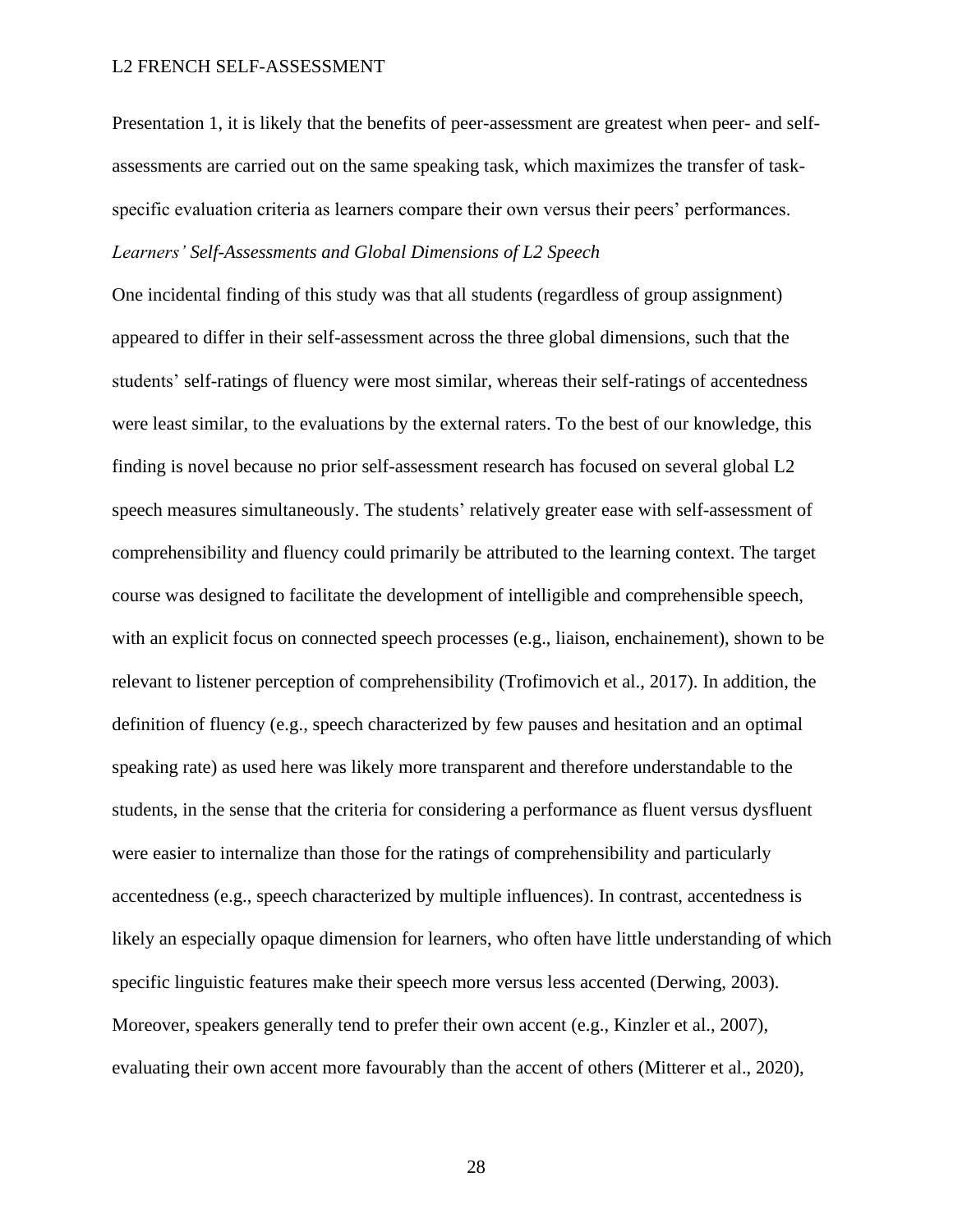which is consistent with the tendency for students in this study to overestimate their accentedness. At least for the intermediate-level L2 French learners here, our interim conclusion (which awaits confirmation in future research) is that fluency and comprehensibility were easier to self-assess than accentedness. If perceptive self-assessment facilitates learning, then learner difficulty with self-assessment of accentedness is particularly telling, given that many L2 speakers aspire to attain nativelike, non-accented L2 performance (Derwing, 2003; Inceoglu, 2019).

# **Limitations and Future Directions**

The present findings must remain preliminary until investigated in other teaching contexts and languages and with larger cohorts of learners. Because the students in the treatment group received both benchmarking and peer-assessment activities, we cannot unambiguously attribute the obtained effects in the treatment group to a single treatment activity. For instance, it is possible that the benchmarking activity had a delayed and/or cumulative effect, interacting with repeated peer-assessments, in the sense that the effectiveness of peer-assessment at the end of the course was amplified by the students engaging in benchmarking earlier on. Thus, future work should disentangle individual contributions of specific assessment-focused interventions, which was not possible here. Furthermore, the practical considerations of conducting a project in an existing course prevented us from fully matching the target speaking tasks that were selfevaluated by the students with the performances included in the assessment-focused activities. For example, the types of speaking performances evaluated through the benchmarking and peerassessment activities were similar to those recorded by the students for Presentation 2; however, the content, context, and requirements for Presentation 1 were different, in that this presentation's topic was chosen by the teacher, the presentation was recorded in a lab, and it was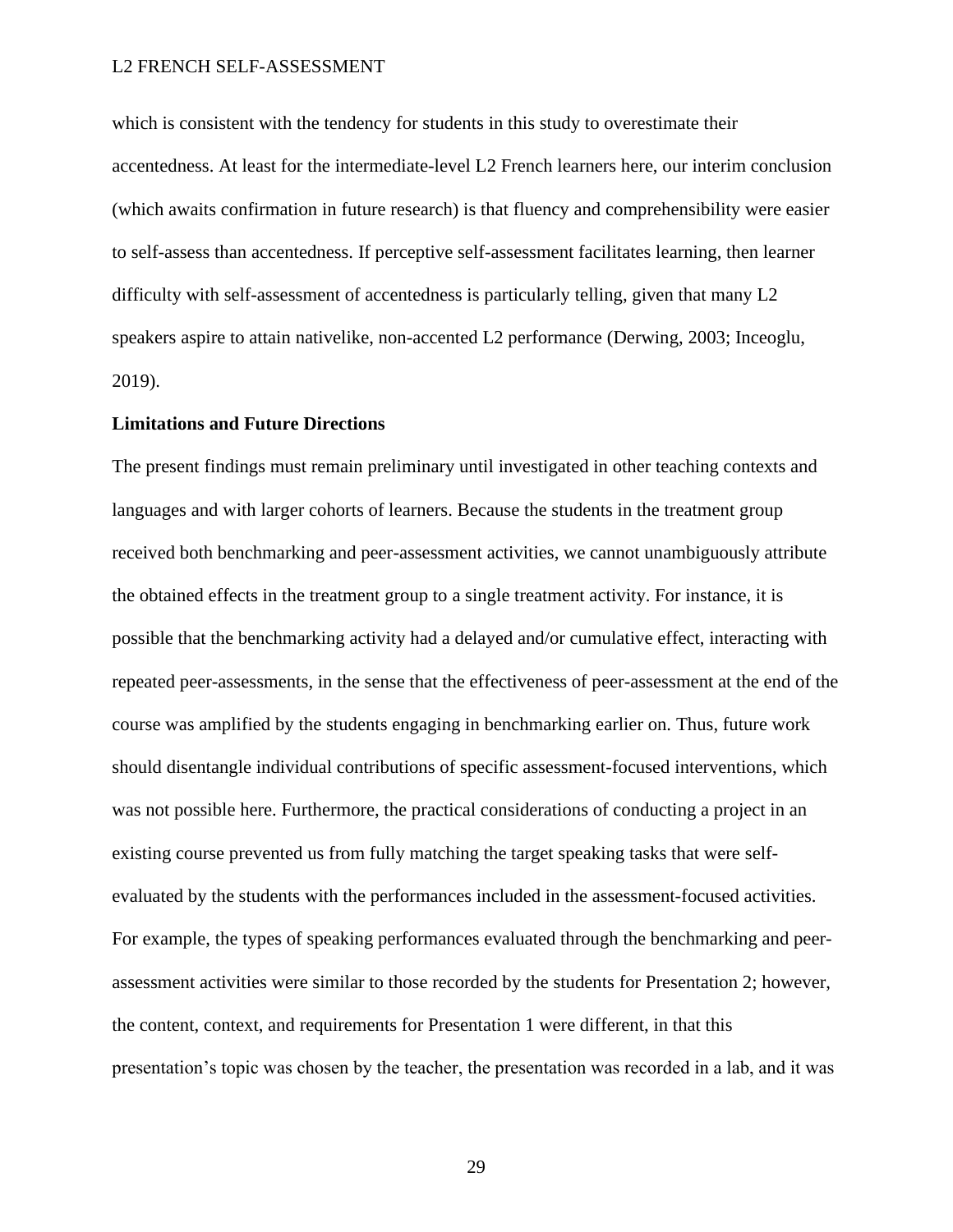not meant to be heard by classmates. Moreover, practical considerations also prevented us from targeting tasks that would be comparable in their demands on L2 learners. Presentation 1, which was largely unscripted and unrehearsed, elicited mostly spontaneous speech from the students. In contrast, Presentation 2, which included an extended preparation component involving in-class and at-home practice, elicited structured, prepared, and likely rehearsed speech delivered in front of a live audience. Thus, in future research, task type should be given specific consideration, to understand how benchmarking and peer-assessment activities benefit L2 learners' selfassessments across similar and different speaking tasks. Similarly, the course instructor in both the treatment and control groups was one of the researchers, which may have inadvertently introduced an unwanted researcher bias toward her teaching approach or treatment of individual students. Future studies, therefore, may need to ensure that the target instruction is delivered by teachers who are not also members of research teams (e.g., Meritan & Mroz, 2019). Finally, a close examination of peer-assessment activities, where learners engage in think-alouds, group discussions, or interviews, would help researchers and teachers to understand which aspects of peer-assessment are particularly beneficial for facilitating self-assessment accuracy.

#### **Pedagogical Implications**

The current findings offer several practical suggestions for the use of assessment-focused activities. Because peer-assessments of live class presentations appeared beneficial for L2 learners' self-assessment in this study, which is consistent with a growing body of literature on self-assessment (Li & Zhang, 2021), teachers might wish to encourage their students to selfreflect on their own pronunciation performance and compare it with the performance by peers during various classroom activities, including interactive, dialogic tasks or whole-class or smallgroup presentations. Alternatively, self-assessment or self-reflection activities can be assigned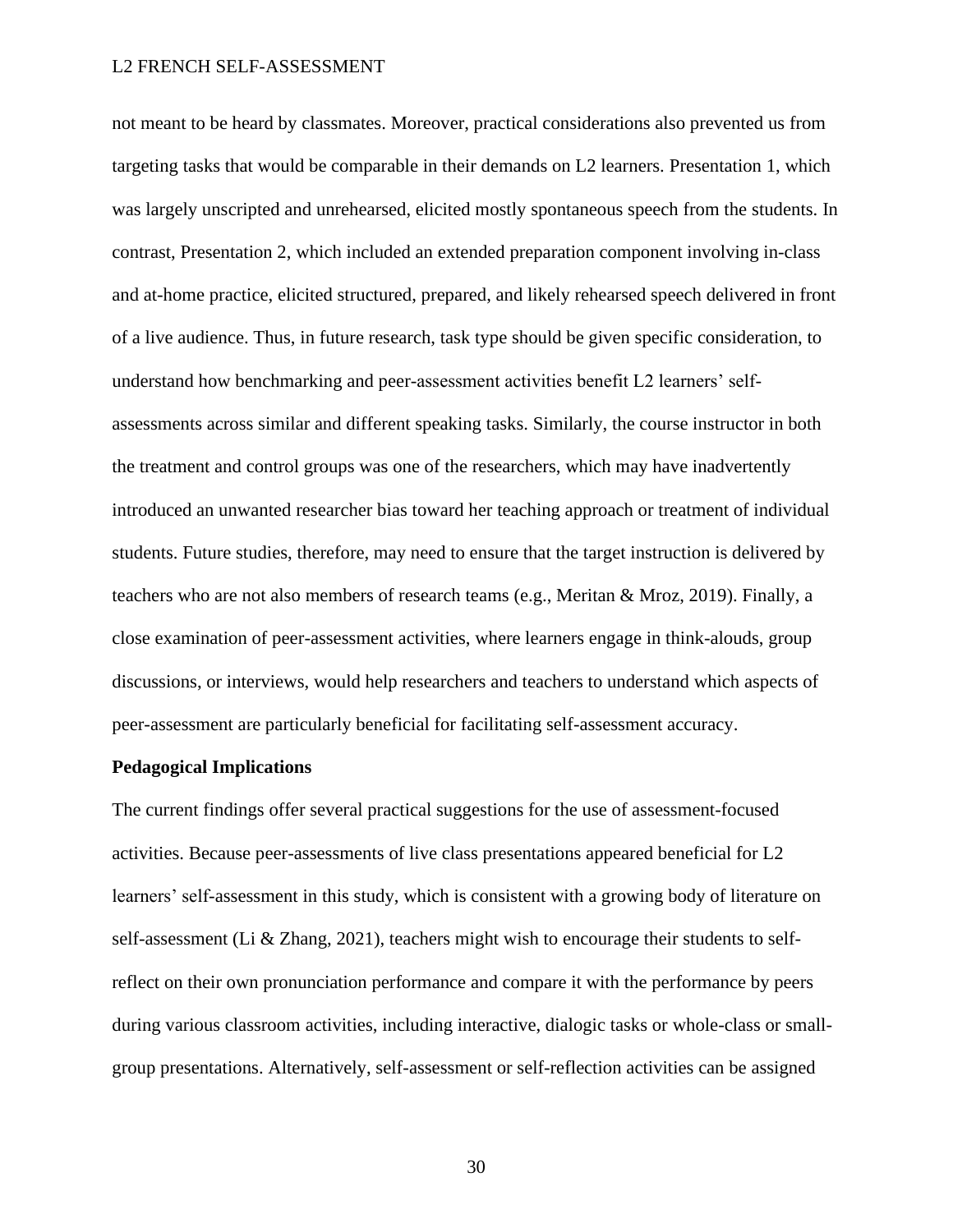for practice outside class, with or without the support of relevant computer-assisted adaptive technologies (for examples, see Li & Zhang, 2021). Exchanging feedback between students might also enhance the value of peer-assessment (Chen, 2008; but see Patri, 2002). Although some teachers might feel reluctant to include student self-assessment in their teaching practice, feeling overwhelmed by the need to cover course content within rigid time constraints, self- and peer-assessment activities might help learners (and their teachers) reap multiple benefits in the future. One such benefit, besides students' increased awareness of their own pronunciation strengths and weaknesses, is enhanced learner agency, which might enable students to develop into self-directed, self-motivated learners who seek additional opportunities for language learning and use outside classroom instruction (e.g., Oscarson, 1989). Students with more developed self-assessment skills might also avoid feeling overly frustrated (e.g., Freund & Kasten, 2011), unable to understand the reactions that they might overtly or covertly receive from their interlocutors who may have difficulty understanding students or may find students' accents particularly prominent.

### **Conclusion**

This study's results revealed that peer-assessment activities were generally effective at narrowing the gap between L2 French learners' self-ratings of comprehensibility and the evaluations of comprehensibility by the external raters. Additionally, with its focus on three global dimensions of L2 pronunciation, this study showed that L2 French learners demonstrate various degrees of difficulty with these dimensions, where self-assessments of accentedness might be particularly problematic and self-ratings of fluency may appear least challenging. Although these findings are preliminary until replicated in follow-up work, they underscore the promise of pedagogical interventions as a catalyst in allowing L2 learners to enhance awareness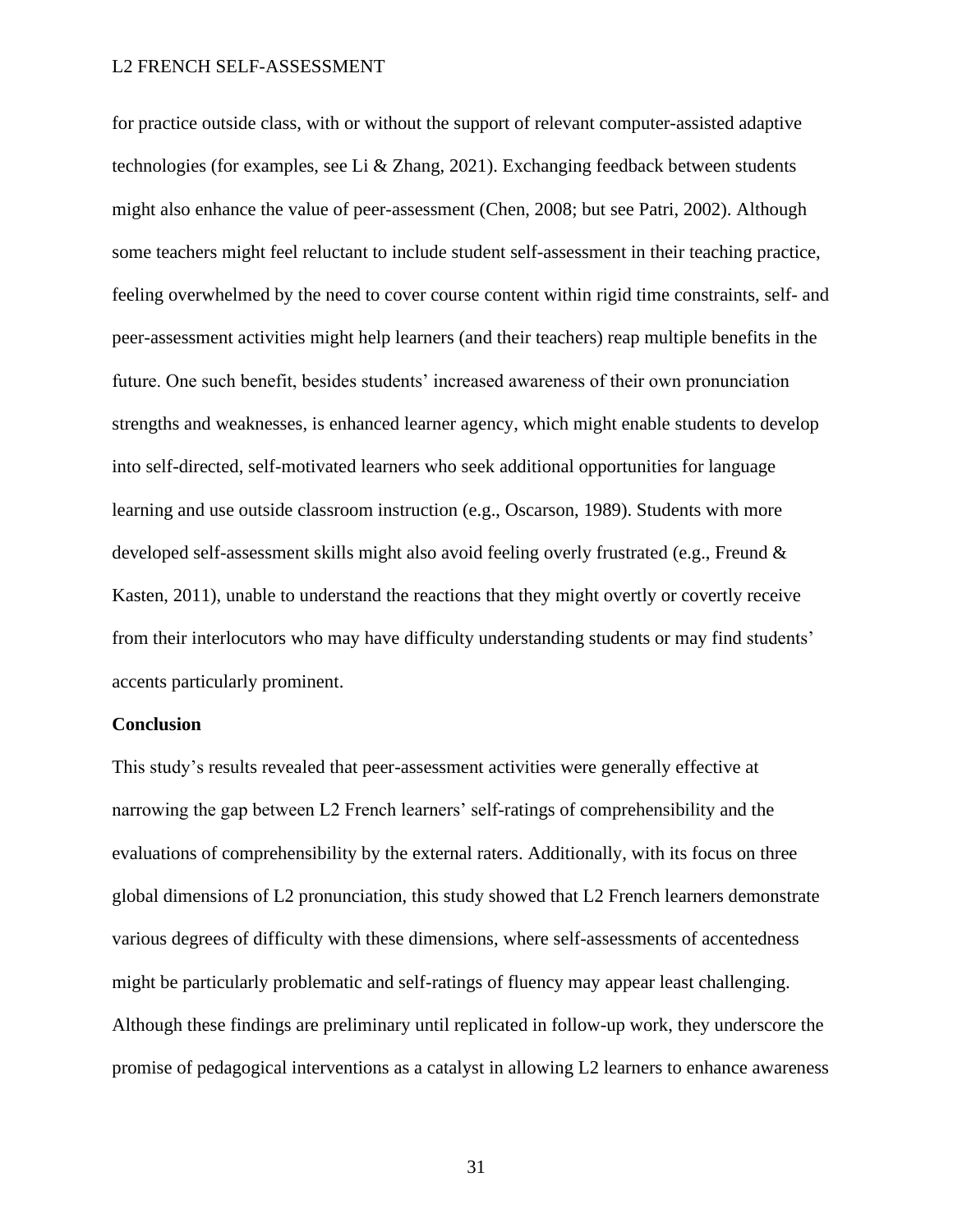of their own pronunciation and ultimately to play an active role in their own language learning. **Note**

1 An anonymous reviewer raised the concern that individual differences among the external raters may have impacted their assessments of L2 accentedness, such that the raters who displayed different degrees of familiarity with accented L2 French may have been more or less lenient in assessing L2 accentedness (Harding, 2011). To address this concern, prior to reporting and interpreting our findings, we computed Spearman correlations between the raters' selfassessed familiarity with accented L2 French and the accentedness ratings they assigned to the students in both Presentation 1 ( $r_s = .543$ ,  $p = .105$ ) and Presentation 2 ( $r_s = .228$ ,  $p = .526$ ). Although these (non-significant) associations were weak-to-moderate in strength, a visual inspection of the data did not reveal clearly interpretable patterns, so no further analyses focusing on individual differences in the raters' background profiles were pursued. Such analyses would additionally fall far beyond the remit of this study.

#### **Acknowledgements**

We are grateful to Cynthia Lapierre and Kaitlin Vida Kelly for their help with data collection and data analysis. An earlier version of this work was presented at the 6th International Conference on English Pronunciation: Issues & Practices (EPIP 2019). This research was supported by grants from the Social Sciences and Humanities Research Council of Canada (SSHRC) to Pavel Trofimovich (435-2016-1406) and Sara Kennedy (430-2016-0441).

# **References**

ACTFL. (2012). *ACTFL Proficiency Guidelines 2012* [Electronic version]. Retrieved from https://www.actfl.org/sites/default/files/pdfs/public/ACTFLProficiencyGuidelines2012\_F INAL.pdf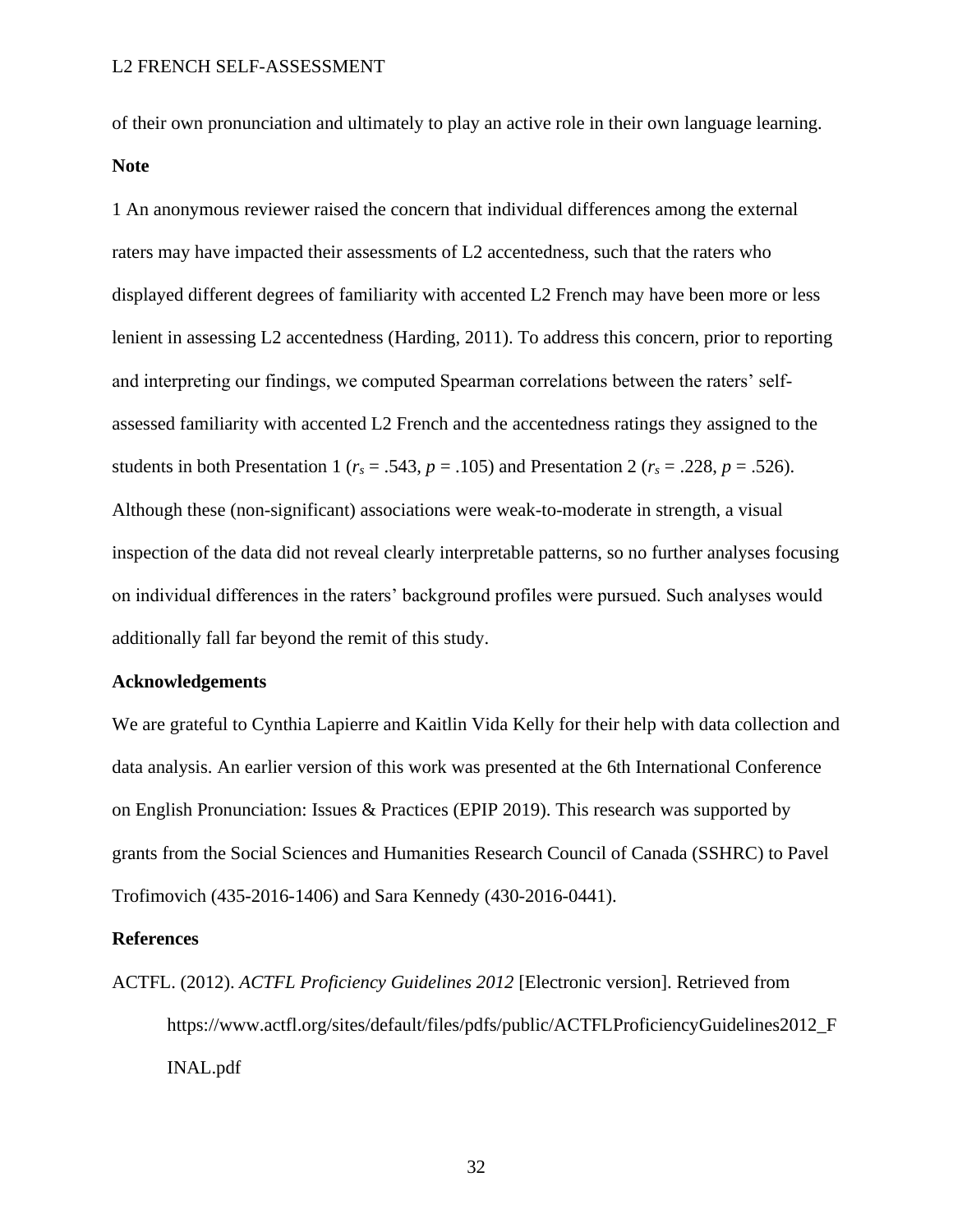- Babaii, E., Taghaddomi, S., & Pashmforoosh, R. (2016). Speaking self-assessment: Mismatches between learners' and teachers' criteria. *Language Testing*, *33*, 411–437. https://doi.org/10.1177/0265532215590847
- Butler, Y. G., & Lee, J. (2010). The effects of self-assessment among young learners of English. *Language Testing*, *27*, 5–31. https://doi.org/10.1177/0265532209346370

Chen, Y.-M. (2008). Learning to self-assess oral performance in English: A longitudinal case study. *Language Teaching Research*, *12*, 235–262.

https://doi.org/10.1177/1362168807086293

- de Saint Léger, D. (2009). Self‐assessment of speaking skills and participation in a foreign language class. *Foreign Language Annals*, *42*, 158–178. https://doi.org/10.1111/j.1944- 9720.2009.01013.x
- Denies, K., & Janssen, R. (2016). Country and gender differences in the functioning of CEFRbased can-do statements as a tool for self-assessing English proficiency. *Language Assessment Quarterly*, *13*, 251–276. https://doi.org/10.1080/15434303.2016.1212055
- Derwing, T. (2003). What do ESL students say about their accents? *Canadian Modern Language Review*, *59*, 547–567. https://doi.org/10.3138/cmlr.59.4.547
- Derwing, T. M., & Munro, M. J. (2015). *Pronunciation fundamentals: Evidence-based perspectives for L2 teaching and research.* John Benjamins.
- Derwing, T. M., Rossiter, M. J., Munro, M. J., & Thomson, R. I. (2004). Second language fluency: Judgments on different tasks. *Language Learning*, *54*, 655–679. https://doi.org/10.1111/j.1467-9922.2004.00282.x
- Dolosic, H. N., Brantmeier, C., Strube, M., & Hogrebe, M. C. (2016). Living language: Selfassessment, oral production, and domestic immersion. *Foreign Language Annals*, *49*,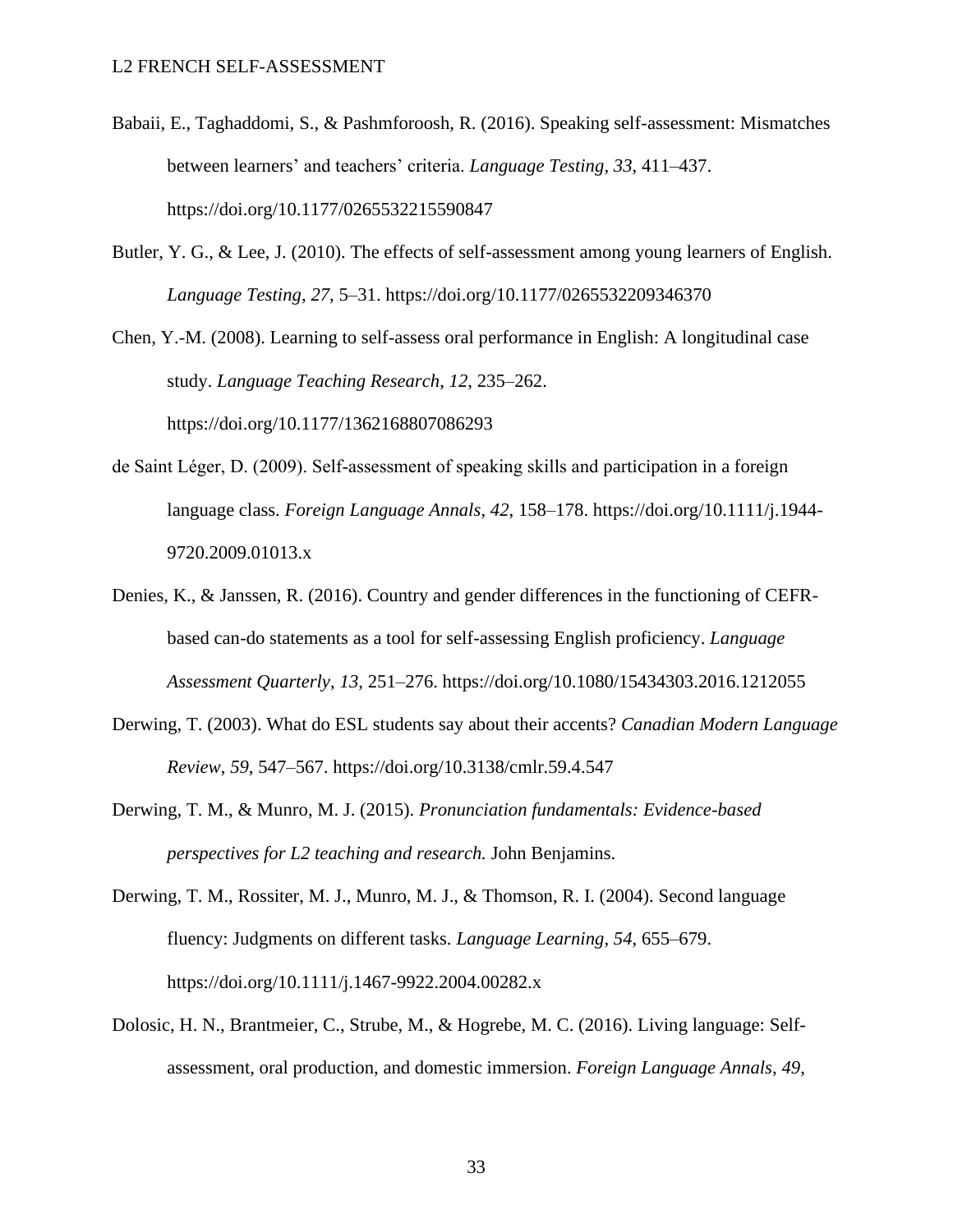302–316. https://doi.org/10.1111/flan.12191

- Dunning, D., Heath, C., & Suls, J. M. (2004). Flawed self-assessment: Implications for health, education, and the workplace. *Psychological Science in the Public Interest, 5*, 69–106. https://doi.org/10.1111/j.1529-1006.2004.00018.x
- Elder, C., Barkhuizen, G., Knoch, U., & von Randow, J. (2007). Evaluating rater responses to an online training program for L2 writing assessment. *Language Testing*, *24*, 37–64. https://doi.org/10.1177/0265532207071511
- Freund, P. A., & Kasten, N. (2011). How smart do you think you are? A meta-analysis on the validity of self-estimates of cognitive ability. *Psychological Bulletin*, *138*, 296–321. https://doi.org/10.1037/a0026556
- Georgiou, G. P. (2019). EFL teachers' cognitions about pronunciation in Cyprus. *Journal of Multilingual and Multicultural Development, 40*, 538–550. https://doi.org/10.1080/01434632.2018.1539090
- Hansen Edwards, J. G. (2013). Peer assessment in the classroom. In A. J. Kunnan (Ed.), *The companion to language assessment* (pp. 730–750). Wiley-Blackwell.
- Harding, L. (2011). *Accent and listening assessment: A validation study of the use of speakers with L2 accents on an academic English listening test*. Peter Lang.
- Hendry, G. D., Bromberger, N., & Armstrong, S. (2009). Constructive guidance and feedback for learning: The usefulness of exemplars, marking sheets and different types of feedback in a first year law subject. *Assessment & Evaluation in Higher Education*, *36*, 1–11. https://doi.org/10.1080/02602930903128904
- Hung, Y. (2019). Bridging assessment and achievement: Repeated practice of self-assessment in college English classes in Taiwan. *Assessment & Evaluation in Higher Education*, *44*,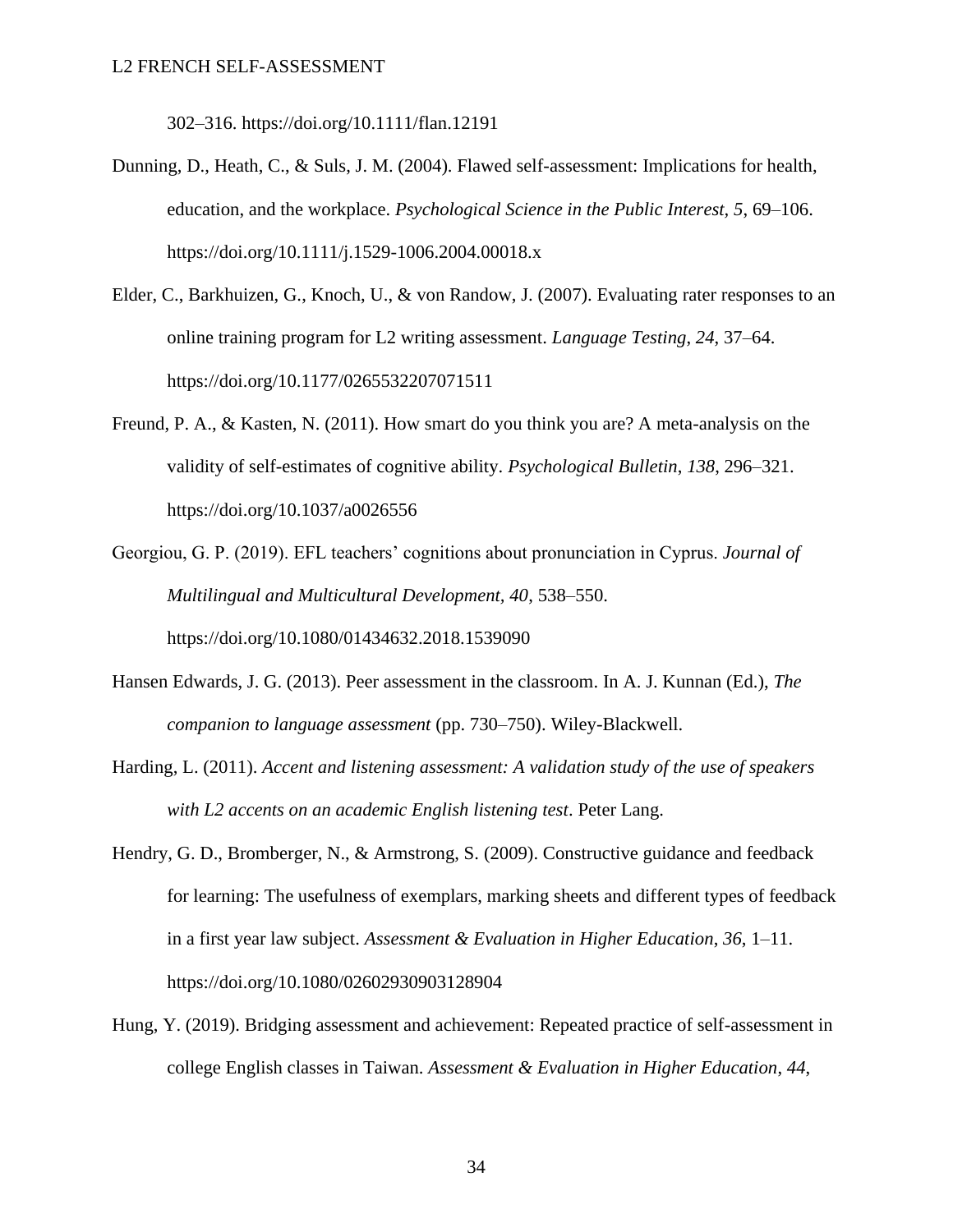1191–1208. https://doi.org/10.1080/02602938.2019.1584783

- Inceoglu, S. (2019). Exploring the effects of instruction on L2 French learner pronunciation, accentedness, comprehensibility, and fluency: An online classroom study. *Journal of Second Language Pronunciation*, *5*, 223–246. https://doi.org/10.1075/jslp.18004.inc
- Kennedy, S., & Trofimovich, P. (2019). Comprehensibility: A useful tool to explore listener understanding. *Canadian Modern Language Review*, *75*, 275–284. https://doi.org/10.3138/cmlr.2019-0280
- Kinzler, K. D., Dupoux E., & Spelke, E. S. (2007). The native language of social cognition. *Proceedings of the National Academy of Sciences of the United States of America*, *104,* 12577–12580. https://doi.org/10.1073/pnas.0705345104
- Kissling, E. M., & O'Donnell, M. E. (2015). Increasing language awareness and self-efficacy of FL students using self-assessment and the ACTFL proficiency guidelines. *Language Awareness*, *24*, 283–302. https://doi.org/10.1080/09658416.2015.1099659
- Lappin-Fortin, K., & Rye, B. J. (2014). The use of pre-/posttest and self-assessment tools in a French pronunciation course. *Foreign Language Annals*, *47*, 300–320. https://doi.org/10.1111/flan.12083
- Larson-Hall, J. (2016). *A guide to doing statistics in second language research using SPSS and R*. Routledge.
- Lee, S. K., & Chang, S. (2005). Learner involvement in self-and peer-assessment of task-based oral performance. *Language Research, 41*, 711–735.
- Levis, J. M. (2020). Revisiting the intelligibility and nativeness principles. *Journal of Second Language Pronunciation*, *6*, 310–328. https://doi.org/10.1075/jslp.20050.lev
- Li, M., & Zhang, X. (2021). A meta-analysis of self-assessment and language performance in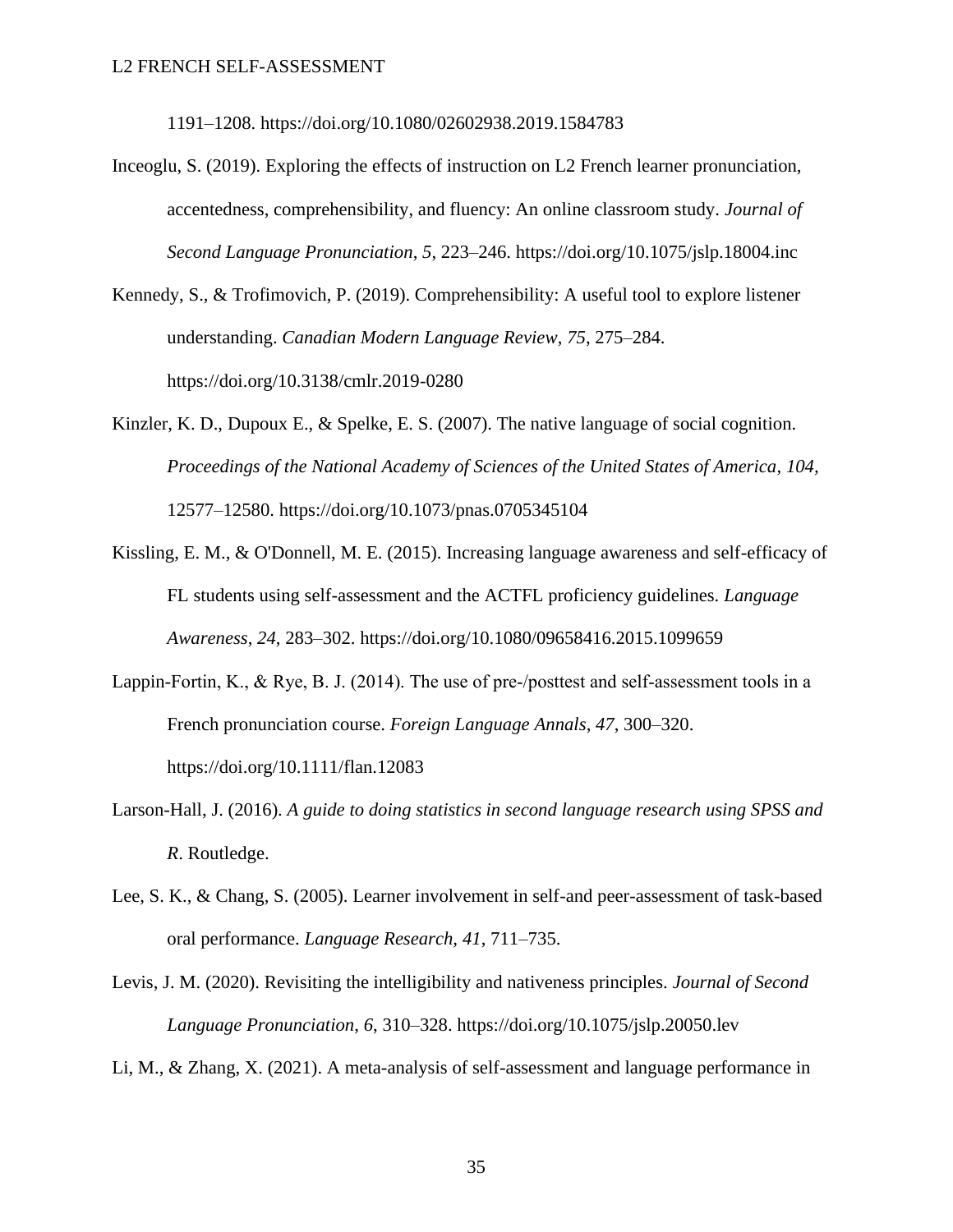language testing and assessment. *Language Testing, 38*, 189–218.

https://doi.org/10.1177/0265532220932481

- Matsuno, S. (2009). Self-, peer-, and teacher-assessments in Japanese university EFL writing classrooms. *Language Testing*, *2*6, 75–100. https://doi.org/10.1177/0265532208097337
- Meritan, C. (2020). *The impact of self-reflection and integrated pronunciation instruction on the intelligibility of Generation Z learners of French: A mixed methods study.* (Unpublished doctoral dissertation). University of Illinois at Urbana-Champaign.
- Meritan, C., & Mroz, A. (2019). Impact of self-reflection and awareness-raising on novice French learners' pronunciation. *Foreign Language Annals*, *52*, 798–821. https://doi.org/10.1111/flan.12429
- Mitterer, H., Eger, N. A., & Reinisch, E. (2020). My English sounds better than yours: Secondlanguage learners perceive their own accent as better than that of their peers. *Plos One*, *15*(2), e0227643. https://doi.org/10.1371/journal.pone.0227643
- Murphy, J. M. (2014). Intelligible, comprehensible, non-native models in ESL/EFL pronunciation teaching. *System, 42*, 258–269. https://doi.org/10.1016/j.system.2013.12.007
- Nagle, C. (2019). Developing and validating a methodology for crowdsourcing L2 speech ratings in Amazon Mechanical Turk. *Journal of Second Language Pronunciation*, *5*, 294–323. https://doi.org/10.1075/jslp.18016.nag
- Oscarson, M. (1989). Self-assessment of language proficiency: Rationale and applications. *Language Testing*, *6*, 1–13. https://doi.org/10.1177/026553228900600103
- Patri, M. (2002). The influence of peer feedback on self- and peer-assessment of oral skills. *Language Testing*, *19*, 109–131. https://doi.org/10.1191/0265532202lt224oa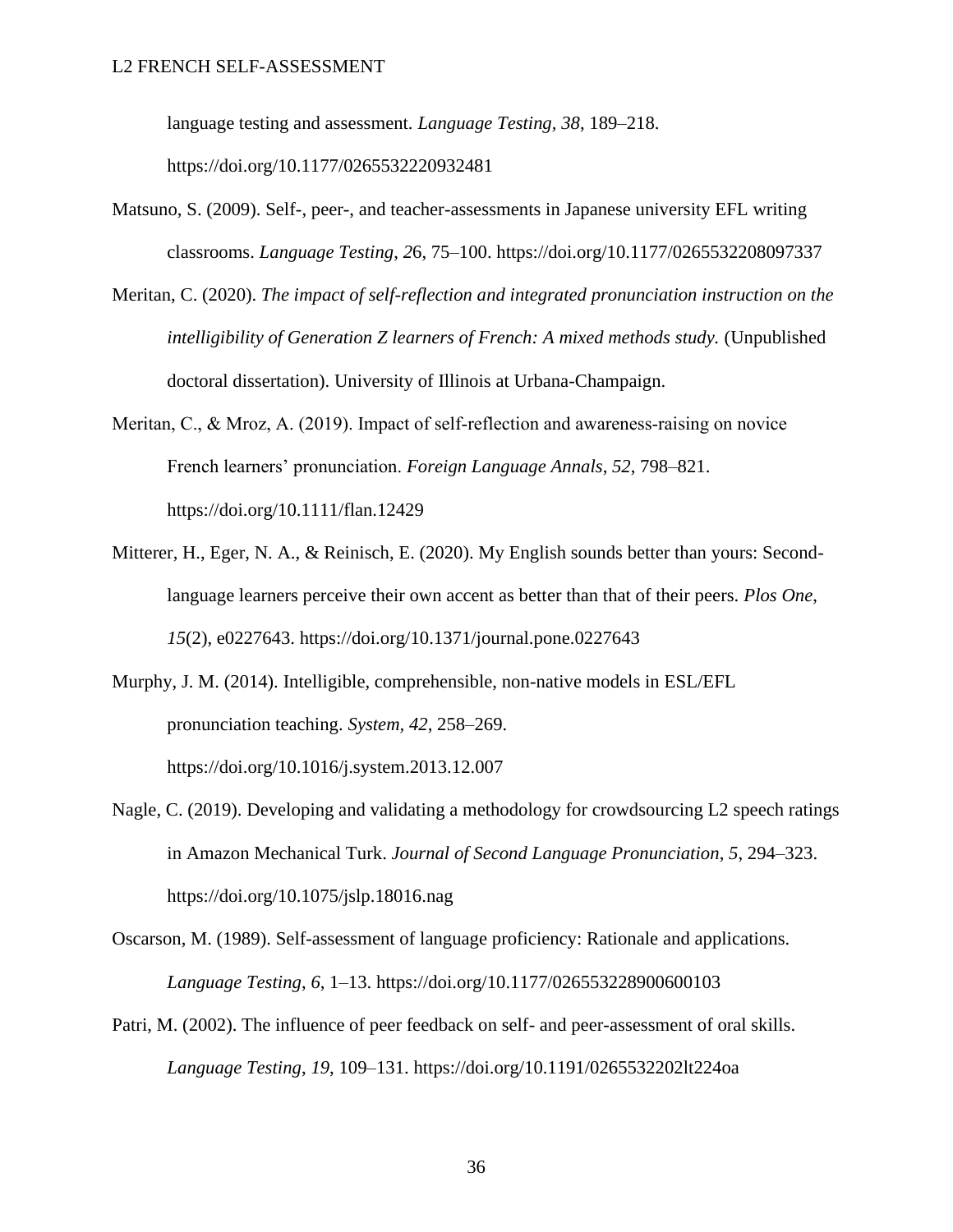- Peirce, B. N., Swain, M., & Hart, D. (1993). Self-assessment, French immersion, and locus of control. *Applied Linguistics*, *14*, 25–42. https://doi.org/10.1093/applin/14.1.25
- Plonsky, L., & Oswald, F. L. (2014). How big is "big?" Interpreting effect sizes in L2 research. *Language Learning*, *64*, 878–912. https://doi.org/10.1111/lang.12079
- Préfontaine, Y. (2013). Perceptions of French fluency in second language speech production. *Canadian Modern Language Review, 69*, 324–348. https://doi.org/10.3138/cmlr.1748
- Strachan, L., Kennedy, S., & Trofimovich, P. (2019). Second language speakers' awareness of their own comprehensibility: Examining task repetition and self-assessment. *Journal of Second Language Pronunciation*, *5*, 347–373. https://doi.org/10.1075/jslp.18008.str
- Sturm, J. L. (2013). Attention, awareness, and accents in L2 French. *Language Awareness*, *22*, 146–160. https://doi.org/10.1080/09658416.2012.670243
- Sturm, J. L. (2019). Current approaches to pronunciation instruction: A longitudinal case study in French. *Foreign Language Annals*, *52*, 32–44. https://doi.org/10.1111/flan.12376
- Suzuki, S., & Kormos, J. (2020). Linguistic dimensions of comprehensibility and perceived fluency: An investigation of complexity, accuracy, and fluency in second language argumentative speech. *Studies in Second Language Acquisition*, *42*, 143–167. https://doi.org/10.1017/S0272263119000421
- Suzuki, Y. (2015). Self-assessment of Japanese as a second language: The role of experiences in the naturalistic acquisition. *Language Testing*, *32*, 63–81. https://doi.org/10.1177/0265532214541885
- Topping, K. (1998). Peer assessment between students in colleges and universities. *Review of Educational Research, 68*, 249–276. https://doi.org/10.3102/00346543068003249

Trofimovich, P., & Isaacs, T. (2012). Disentangling accent from comprehensibility.